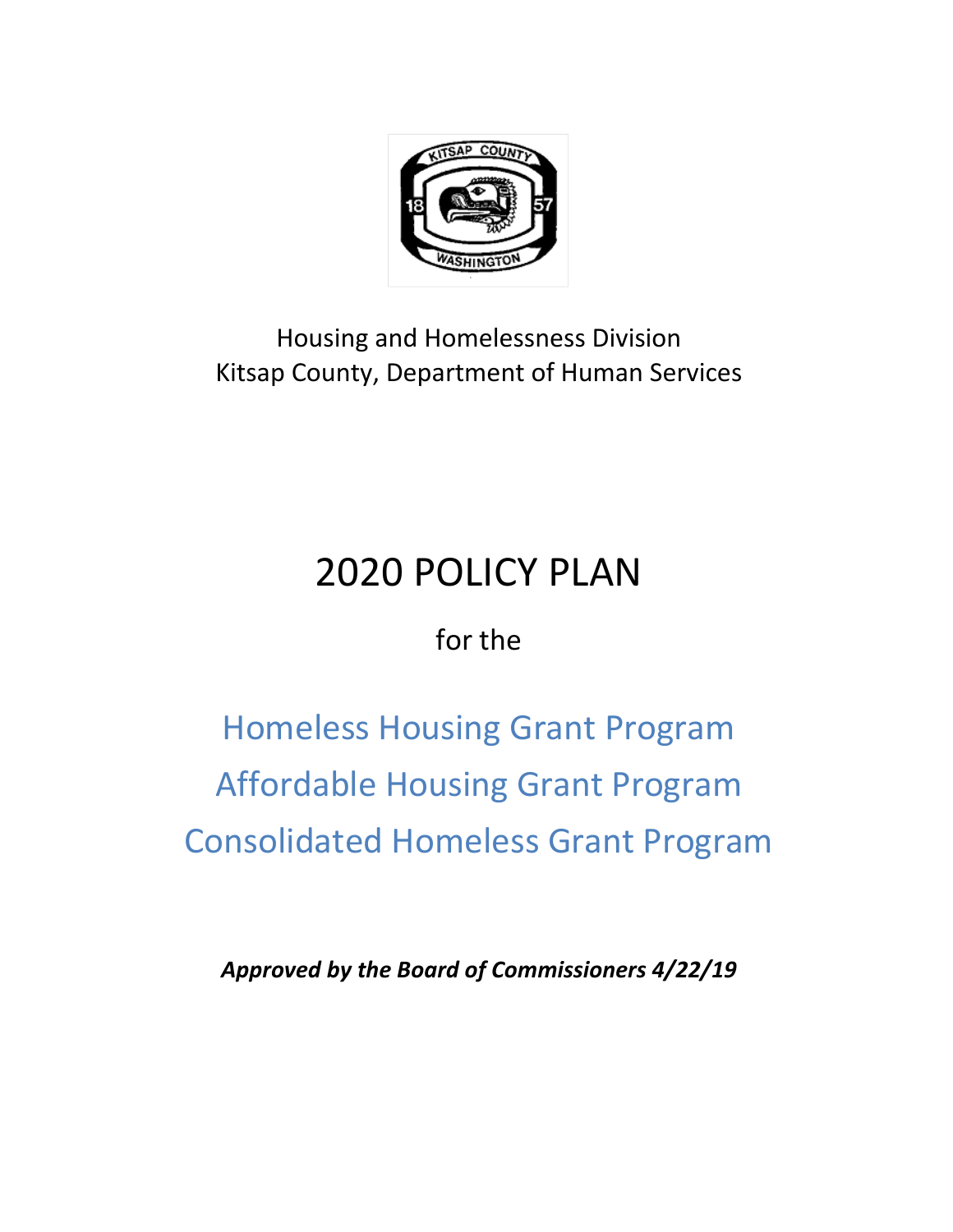# Table of Contents

| <b>Section</b><br>Sources of Funding       | Page<br>$\mathbf{1}$ |
|--------------------------------------------|----------------------|
| <b>Eligibility for Grants</b>              | $\overline{2}$       |
| Homeless Crisis Response and Housing Plan  | 3                    |
| Homeless Management Information System     | 5                    |
| <b>Funding Cycle</b>                       | 5                    |
| <b>Application Process</b>                 | 7                    |
| Policies and Regulations for Uses of Funds | 8                    |
| <b>Administrative Policies</b>             | 9                    |
| Appendix A: Citizen Participation Plan     | 10                   |
| Appendix B: Acronyms & Glossary            | 18                   |
| Appendix C: Conflict of Interest Policy    | 23                   |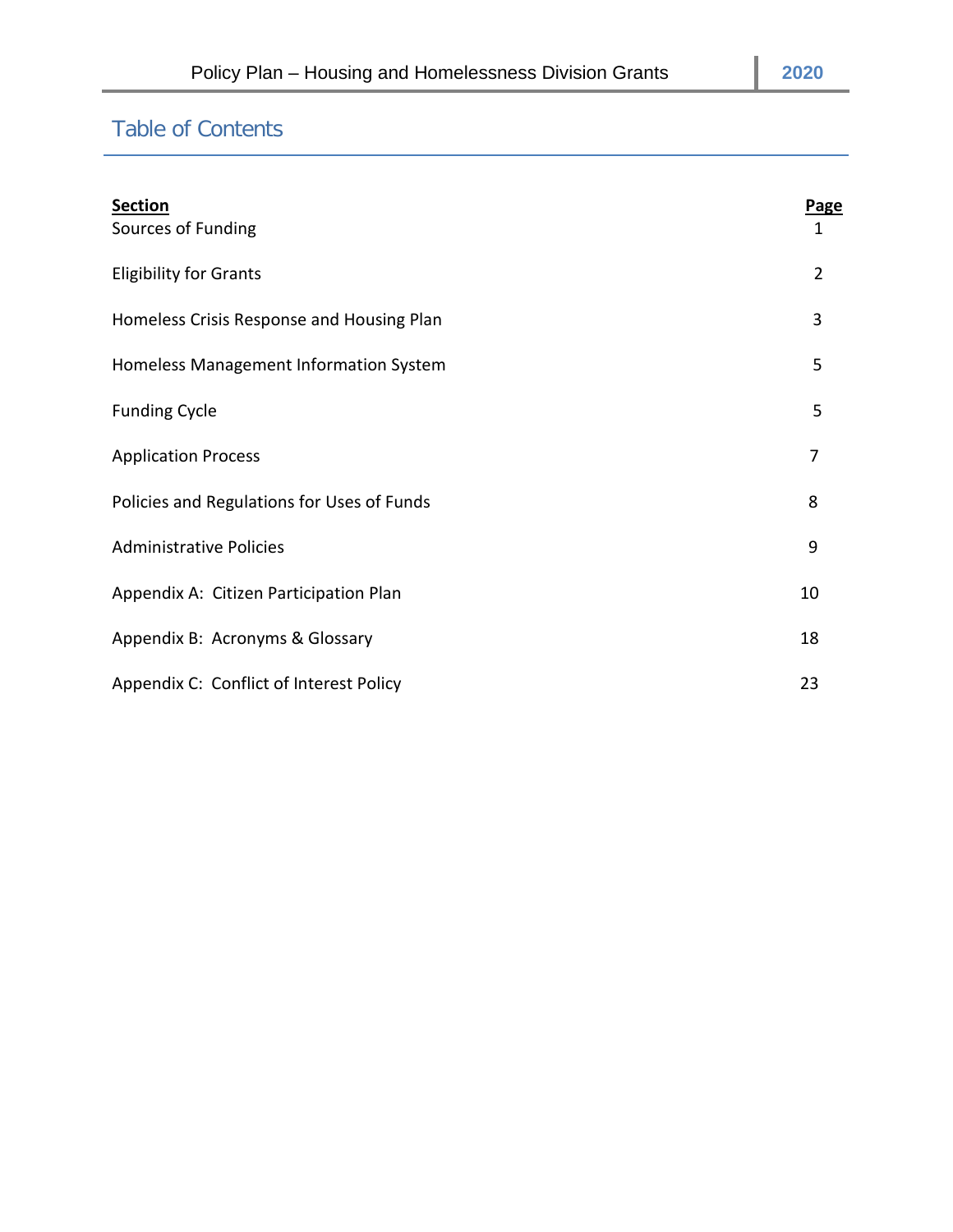# Sources of Funding

# **AFFORDABLE HOUSING GRANTS**

Substitute House Bill 2060 became law in Washington State in 2002. It created a document recording fee, collected at the local Auditor's Office, on certain documents to be utilized for low-income housing. Administration of the fund is shared between local governments and the State. The local portion of funds is administered pursuant to an inter-local agreement between Kitsap County and the Cities within the County and is managed by Kitsap County Human Services.

Affordable Housing Grant Program (AHGP) funds are locally collected funds that are used to fulfill the mandates of the Affordable Housing for All legislation (SHB 2060, and subsequent legislation that amends SHB 2060). The grant funds must be used to acquire, rehab, or create affordable housing, or provide building operations and maintenance of affordable housing and shelters.

# **HOMELESS HOUSING GRANTS**

In 2005, the Washington State Legislature passed Engrossed Second Substitute House Bill 2163, the Homeless Housing and Assistance Act. This legislation mandated that each county focus on reducing homelessness. Each county is required to (1) develop and periodically update a Homeless Housing Plan, (2) collect funds to pay for its implementation through a document recording surcharge at the county Auditor level, (3) collect data about homeless persons and the services they receive to evaluate progress, and (4) coordinate efforts among homeless service providers.

Subsequent legislation has added reporting requirements and increased the amount of the surcharge. As of June 2018, approximately 65% of the funds collected are distributed through local Homeless Housing Grant Programs (HHGP). The grant funds must be used to reduce homelessness through activities identified in the Kitsap Homeless Crisis Response and Housing Plan.

The four Kitsap cities (Bainbridge Island, Bremerton, Port Orchard, and Poulsbo) and Kitsap County agreed to implement the legislative requirements through a county-wide program, managed by Kitsap County Human Services.

# **CONSOLIDATED HOMELESS GRANTS**

The Consolidated Homeless Grant (CHG) program is funded through the portion of document recording fees that are not retained locally and are transmitted to the Washington State Department of Commerce. Commerce distributes these funds back to counties through contracts for specific homeless housing and services. These grant funds are administered by the Kitsap County Housing and Homelessness Division and sub-contracted to eligible service providers. The funds are governed by Commerce's CHG Guidelines.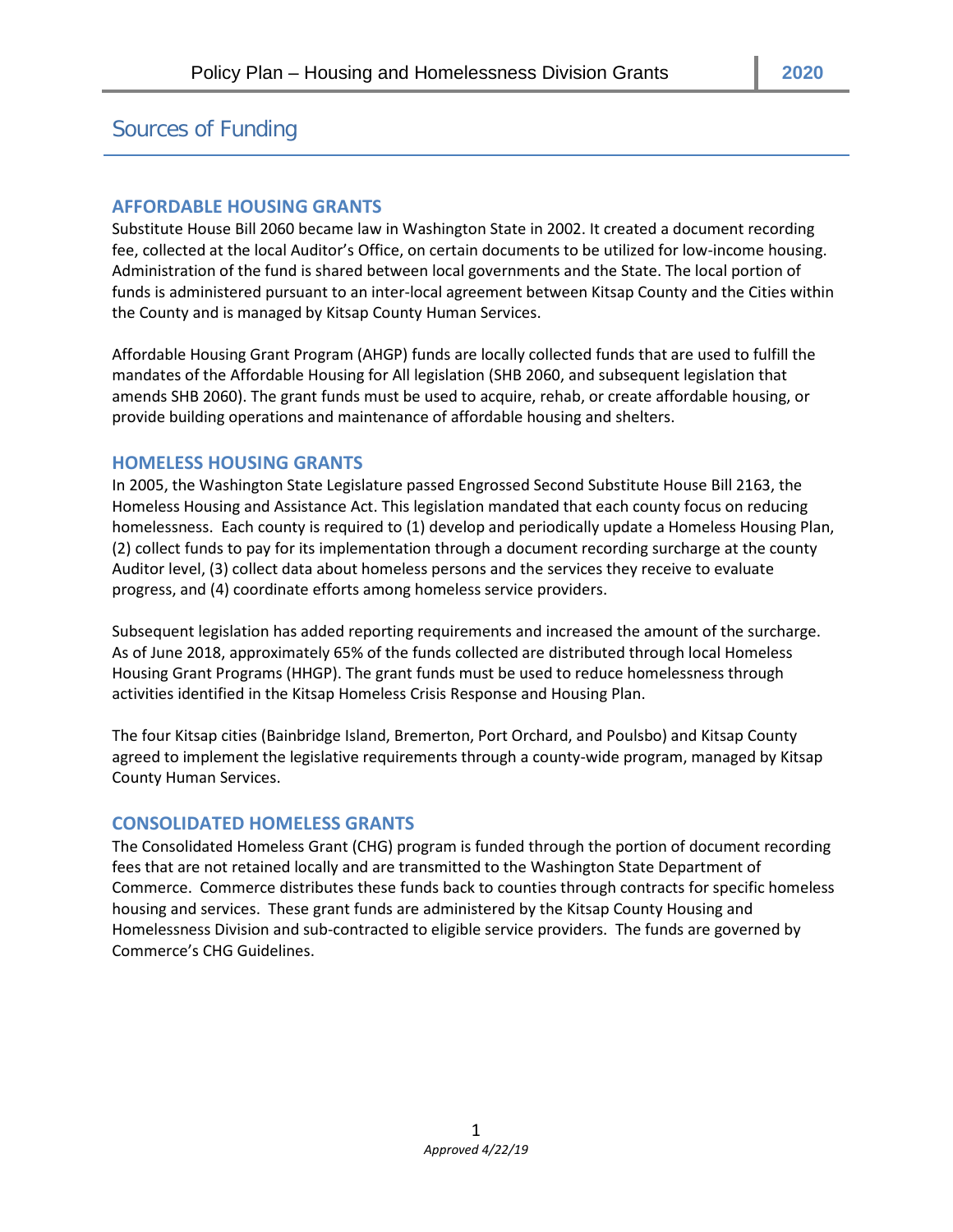# Eligibility for Grants

# **ELIGIBLE ORGANIZATIONS**

Eligible applicant/recipients include: public housing authorities, IRS-certified non-profit agencies/providers of affordable housing, Cities, Towns, the County, Tribes, and for-profit developers.

# **ELIGIBLE ACTIVITIES**

#### Homeless Housing Grants

Eligible activities for Homeless Housing Grants are identified in the 2018 Kitsap Homeless Crisis Response and Housing Plan, under Core Strategies and New Action Steps. They must directly contribute to making homelessness rare, brief, and one-time in Kitsap County, or improve the Kitsap Homeless Crisis Response System. In compliance with state law and Commerce, a new version of the Kitsap Homeless Crisis Response and Housing Plan that complies with new state-issued guidelines must be approved by December 1, 2019.

Applicants may include requests for administrative overhead and indirect costs in their applications; however, they are the lowest funding priority. The goal of the program is to have the maximum amount of funds go to provide direct services.

#### Affordable Housing Grants

Eligible uses for Affordable Housing Grants are specifically enumerated in the authorizing legislation:

- Acquisition, construction, or rehabilitation of housing projects or units within housing projects that are affordable to very low-income households with incomes at or below 50% of the area median income, including units for homeownership, rental units, seasonal and permanent farmworker housing units, units reserved for victims of human trafficking and their families, and single room occupancy units;
- Supporting building operation and maintenance costs of housing projects or units within housing projects that are eligible to receive housing trust funds, that are affordable to very low-income households with incomes at or below 50% of the area median income, and that require a supplement to rent income to cover ongoing operating expenses;
- Rental assistance vouchers for housing units that are affordable to very low-income households with incomes at our below 50% of the area median income, including rental housing vouchers for victims of human trafficking and their families, to be administered by a local public housing authority or other local organization that has an existing rental assistance voucher program, consistent with or similar to the United States Department of Housing and Urban Development's Section 8 rental assistance voucher program standards; and
- Operating costs for emergency shelters and licensed overnight youth shelters.

Applicants may include requests for administrative overhead and indirect costs in their applications; however, they are the lowest funding priority. The goal of the program is to have the maximum amount of funds go to provide direct services.

For the purposes of the Affordable Housing Grant Program, operations and maintenance expenses are defined by the Washington State Housing Trust Fund allowable uses for the Housing Trust Fund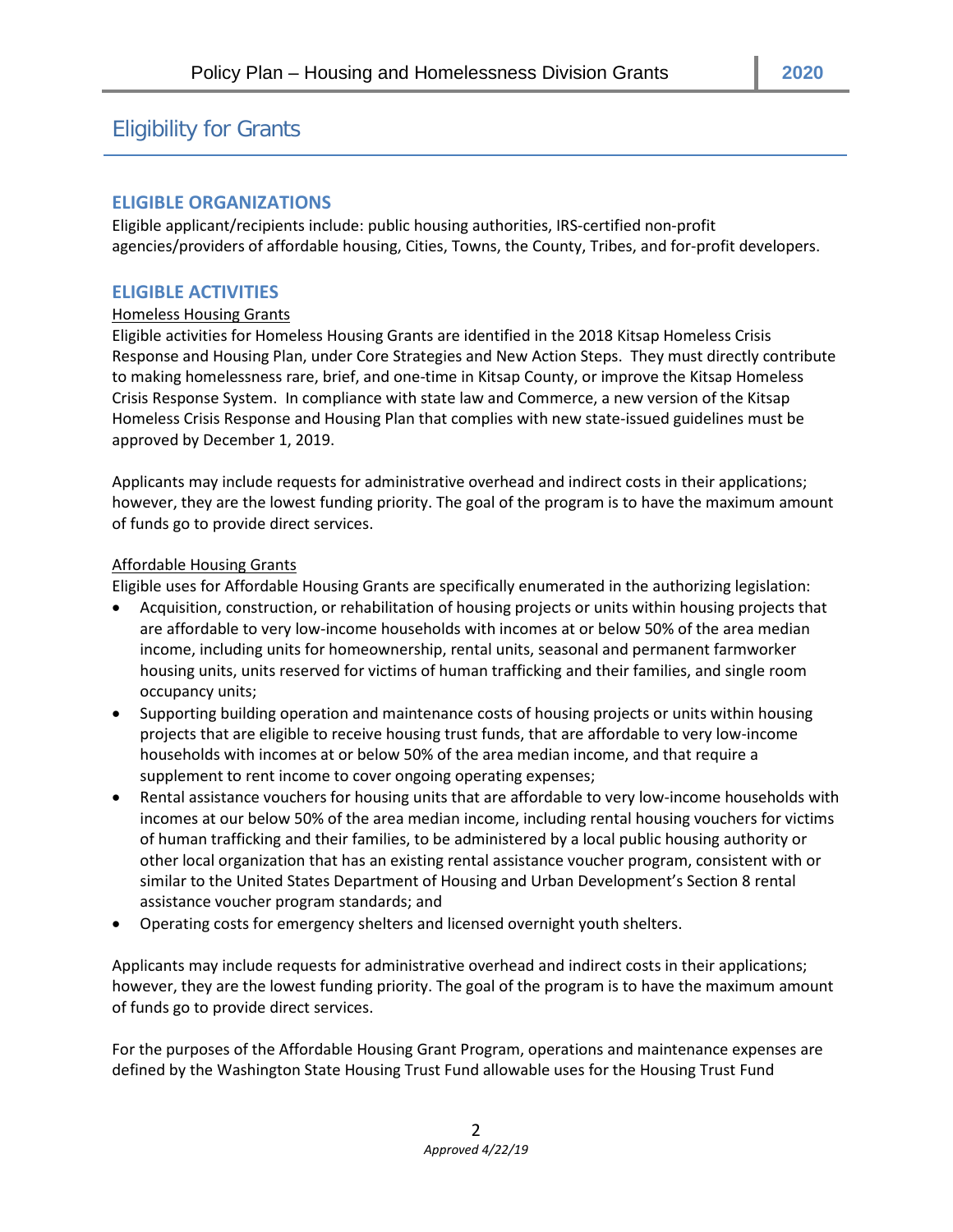Operating and Maintenance Fund Program, as outlined in the Program Guidelines, available at this website: <https://deptofcommerce.app.box.com/s/f89ytc0qtime7dl6wpqke5h2zl1jwzlm> or in the Housing Trust Fund Handbook, Chapter 6, Section 604.2 Eligible Uses.

# Consolidated Homeless Grants

Eligible uses of Consolidated Homeless Grants (CHG) are determined by the Washington State Department of Commerce in their periodically published CHG Guidelines.

# **PROGRAM FUNDING PRIORITIES**

The volunteer citizen advisory boards, called Grant Recommendation Committees (GRC), use funding priorities to help determine which programs/projects should be recommended for funding in each cycle.

The funding priorities may change for each cycle.

Funding Priorities for each competitive grant cycle are also available in the Notice of Funding Availability (NOFA).

# 2020 Priorities – Homeless Housing Grant Program

Eligible activities are those that provide assistance to homeless individuals through activities identified in the 2018 Kitsap Homeless Crisis Response and Housing Plan and in the updated 2019 Kitsap Homeless Crisis Response and Housing Plan (when it is approved in November 2019).

For 2020 and 2021, priority is given to emergency shelter programs that meet certain requirements and respond to the Request for Proposals for these services.

Priority is also given to new and existing projects that serve people experiencing unsheltered and/or chronic homelessness.

Up to 25% of funding is available for new programs that serve people experiencing unsheltered and/or chronic homelessness.

# 2020 Priorities – Affordable Housing Grant Program

Prioritized uses of funds are for operations and maintenance for emergency shelters that are also funded with Homeless Housing Grant Program funds. Second priority is operations and maintenance for housing units that are affordable to very-low income households with incomes at or below 50% of the area median income.

# 2020 Priorities – Consolidated Homeless Grant Program

The Washington State legislature, through its Biennium Budget, and the Department of Commerce determine CHG amounts that are set-aside for certain programs – the CHG Rental Assistance Program, the Temporary Assistance for Needy Families Program, and the Housing and Essential Needs Program. CHG funds will be sub-contracted for these programs on the state fiscal year timeline  $(7/1/19 -$ 6/30/2021). For the 2019 – 2021 period, all non-specified funds will be spent on Kitsap County's Coordinated Entry Program. Requests for Proposals (RFPs) will be issued for each of these programs.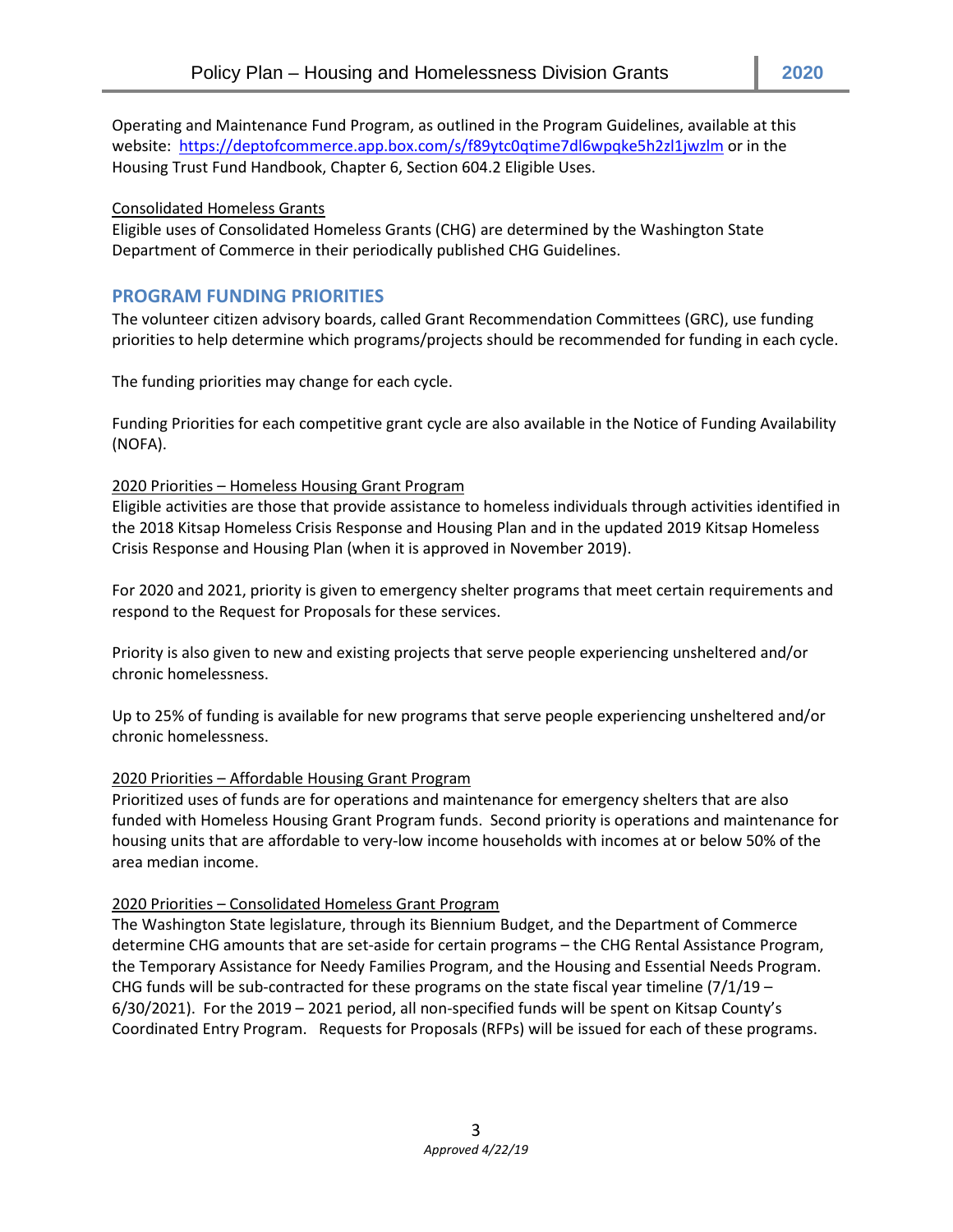# Homeless Crisis Response and Housing Plan

The Kitsap County Housing and Homelessness Division, in partnership with the Kitsap Housing and Homelessness Coalition (KHHC), coordinates the development and periodic updating of the Kitsap Homeless Crisis Response and Housing Plan.

The first 10-Year Homeless Housing Plan was submitted to the state in 2005, as mandated by the HB 2163 legislation. Subsequent plans have been developed and refined every few years. The latest update to the Plan in 2018 included major revisions and changes to reflect the current situation and needs of the community.

The goal of the Kitsap Homeless Crisis Response and Housing Plan is to assess needs, analyze data, coordinate and link resources to avoid duplications, and identify community-wide collaborative approaches. The Plan includes goals, core strategies, and new action steps that will end homelessness by providing the spectrum of subsidized housing, services, and affordable permanent housing that enable individuals and families to attain and maintain stable housing.

The Plan addresses issues of homelessness through: analyzing the needs of homeless people throughout Kitsap County by reviewing the Homeless Point In Time count data, coordinated entry intake data, anecdotal information from providers in the community, and by gathering information from people experiencing homelessness.

The 2018 Kitsap Homeless Crisis Response and Housing Plan identifies three main purposes of the Plan, in addition to fulfilling the legislative mandate:

- Blueprint for Implementation: A clear and concise agreement about the community's plan to reduce homelessness.
- Tool for Advocacy: An informational focal point to inspire the local community and leadership to embrace homelessness as a priority for action.
- Reference for Funders: An articulation of the community's priorities for funding, and to meet the federal, state, and local requirements that the funded programs be part of the community's homelessness plan.

The plan lays out broad objectives and strategies to guide government, non-profit agencies, and other partners to attain the desired outcomes necessary to reduce homelessness.

The full text of the Kitsap Homeless Housing Plan, including a list of core strategies and new action steps that are eligible for funding, is available on the Kitsap County website [\(www.kitsapgov.com/hs/Pages/HH-Housing-and-Homelessness-Landing.aspx\)](http://www.kitsapgov.com/hs/Pages/HH-Housing-and-Homelessness-Landing.aspx) or by request.

The Kitsap Homeless Housing Plan is required to be updated again by December 1, 2019, in accordance with state legislation and Commerce Local Plan Guidance released in March 2019.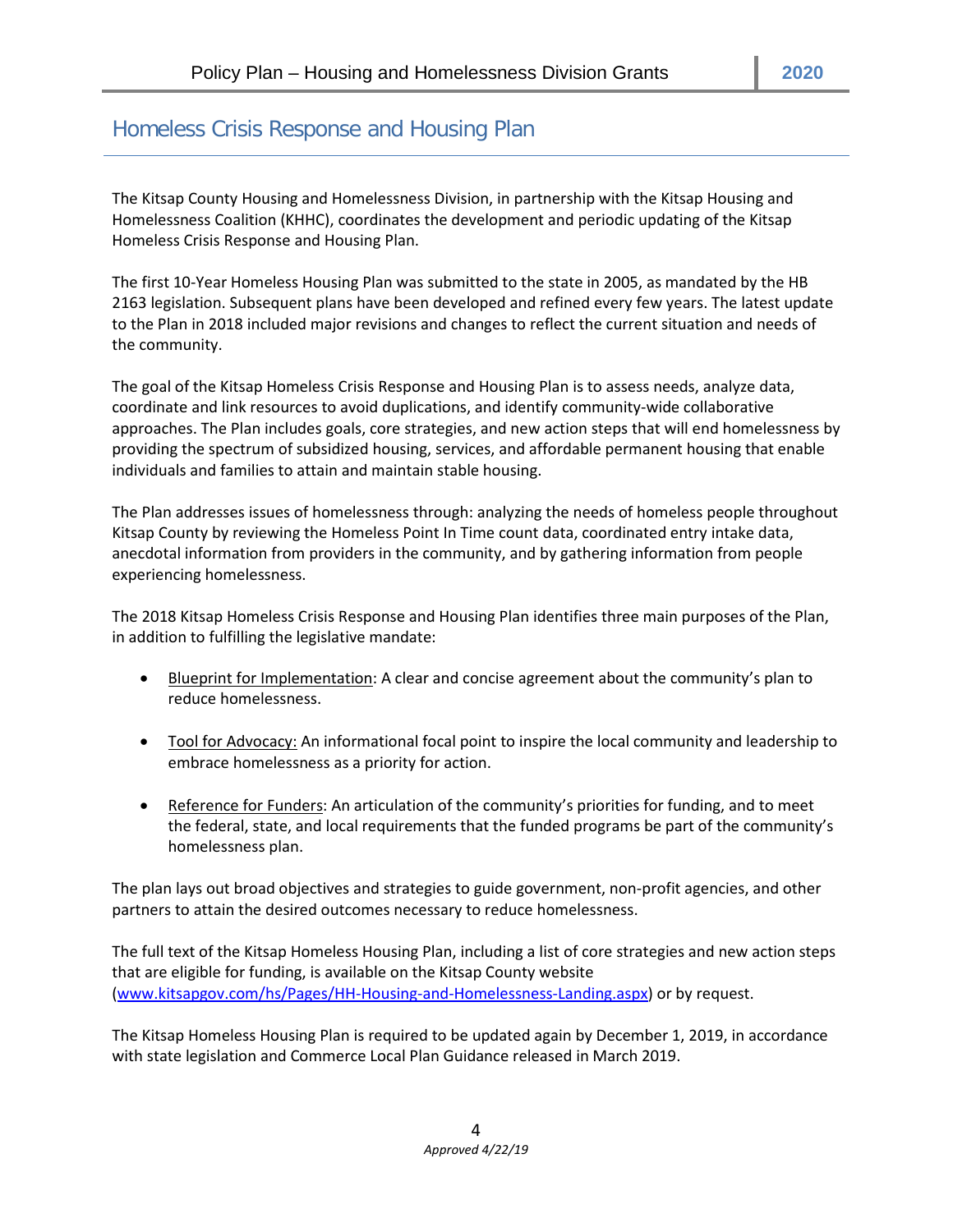# Homeless Management Information System

The Homeless Management Information System (HMIS) is an electronic record system that enables information gathering about, and continuous case management of, homeless persons across agencies in a particular jurisdiction (city, county, state). Homeless service providers collect information about their clients and input it in the HMIS so that it can be matched with information from other providers to get accurate counts of homeless clients and the services they need.

The U.S. Department of Housing and Urban Development (HUD) has mandated that all agencies who receive federal funds for homeless housing or services, must participate in an HMIS. HUD outlines the specific data points that must be collected for each homeless client.

Washington State Department of Commerce has mandated that all agencies receiving state funding for homeless housing or services (Homeless Housing Grant Program, Consolidated Homeless Grant program, TANF, Housing and Essential Needs, etc.) must also participate in HMIS.

Commerce is responsible for operating an HMIS for counties that participate in federal funding through the Balance of State Continuum of Care process, including Kitsap County. Kitsap County Housing and Homelessness Division is responsible for managing the Kitsap HMIS.

Data is collected from all of the agencies required to participate in HMIS and submitted to Commerce. Through an agreement with Commerce, agencies submit data through a state-provide online software system. Commerce and Kitsap County Housing and Homelessness Division provide training and support for the state-provided HMIS software.

Kitsap agencies that provide homeless housing and services participate in the Kitsap HMIS Collaborative, an agreement to share client data in "real time" between agencies. Kitsap's data-sharing system provides benefits such as improved client service, accurate data and reporting for funding sources, and better outcome tracking.

All agencies that receive Homeless Housing Grants, Affordable Housing Grants (other than capital), and Consolidated Homeless Grant funds are required to enter specified client data into HMIS for the funded program(s).

# Funding Cycle

# **NOTICE OF FUNDING AVAILABILITY**

For Consolidated Homeless Grant program sub-contracts, Kitsap County will use a Requests for Proposals (RFP) process for the CHG Rental Assistance Program, the Temporary Assistance for Needy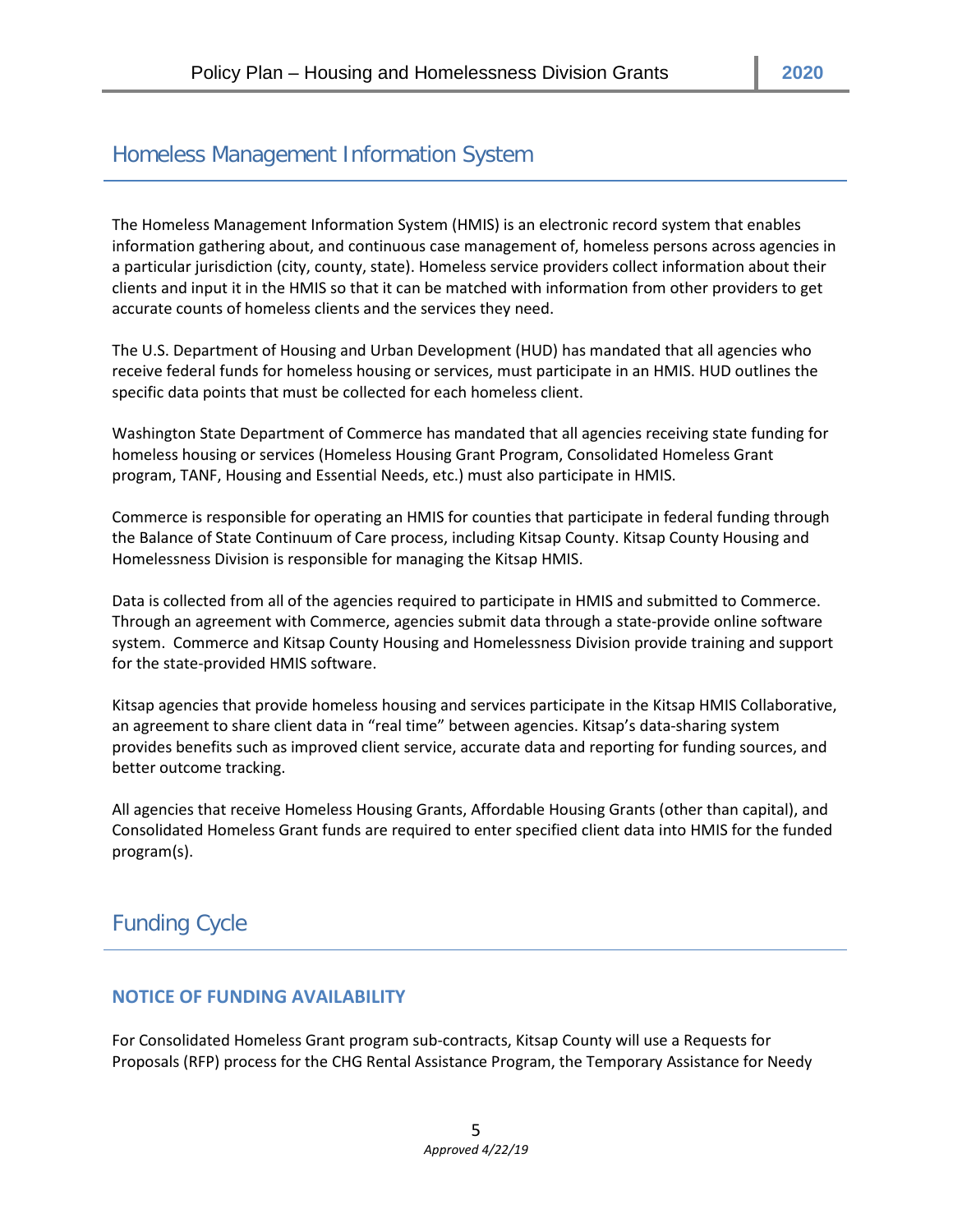Families Program, the Housing and Essential Needs Program, and the Kitsap County Coordinated Entry Program.

For Emergency Shelter Programs, a separate RFP will be issued that outlines specific types of shelter program services that Kitsap County wants to contract for.

A Notice of Funding Availability (NOFA) will be issued for all other homeless housing and services programs. This notice sets forth the annual program priorities; the duration of funds to be awarded or distributed; the deadline for submission of funding applications; and any other pertinent information related to the process.

Kitsap County conducts a competitive funding application process for Homeless Housing Grant Program and Affordable Housing Grant Program (if funds are available). A public process is used to determine funding allocations. This public process is detailed in the Notice of Funding Availability and in the Citizen Participation Plan (**Appendix A**).

# **FUNDS AVAILABLE**

The amount of funds available for each of the funding sources for the application cycle is determined by the amount collected through document recording surcharges collected during the prior period. Generally, this period is July of the prior calendar year through June of the current calendar year. In addition, carryover funds from prior cycles and turn-back funds from prior grants that were not expended are also available for distribution.

The projected amount available for distribution is included in the Requests for Proposals and the Notice of Funding Availability (NOFA), which are available on the Kitsap County website.

Applicants should request a minimum of \$10,000 per application. Grant awards will typically not be awarded for less than \$10,000 except at the recommendation of the Grant Recommendation Committee and approval of the Kitsap County Board of Commissioners for special circumstances.

For CHG grants, the funds available are dependent on the contracted amount with the Department of Commerce.

# **MULTI-YEAR AWARDS**

Contracts for emergency shelter programs, homeless housing and services and operations and maintenance are for a 12-month period, January 1 to December 31, with a second year of funding available through a renewal process.

Capital contracts are generally for an 18-month period, January 1 to June 30 of the following year.

CHG contracts are for a 24-month period on the state fiscal year, July 1 to June 30 of the following year.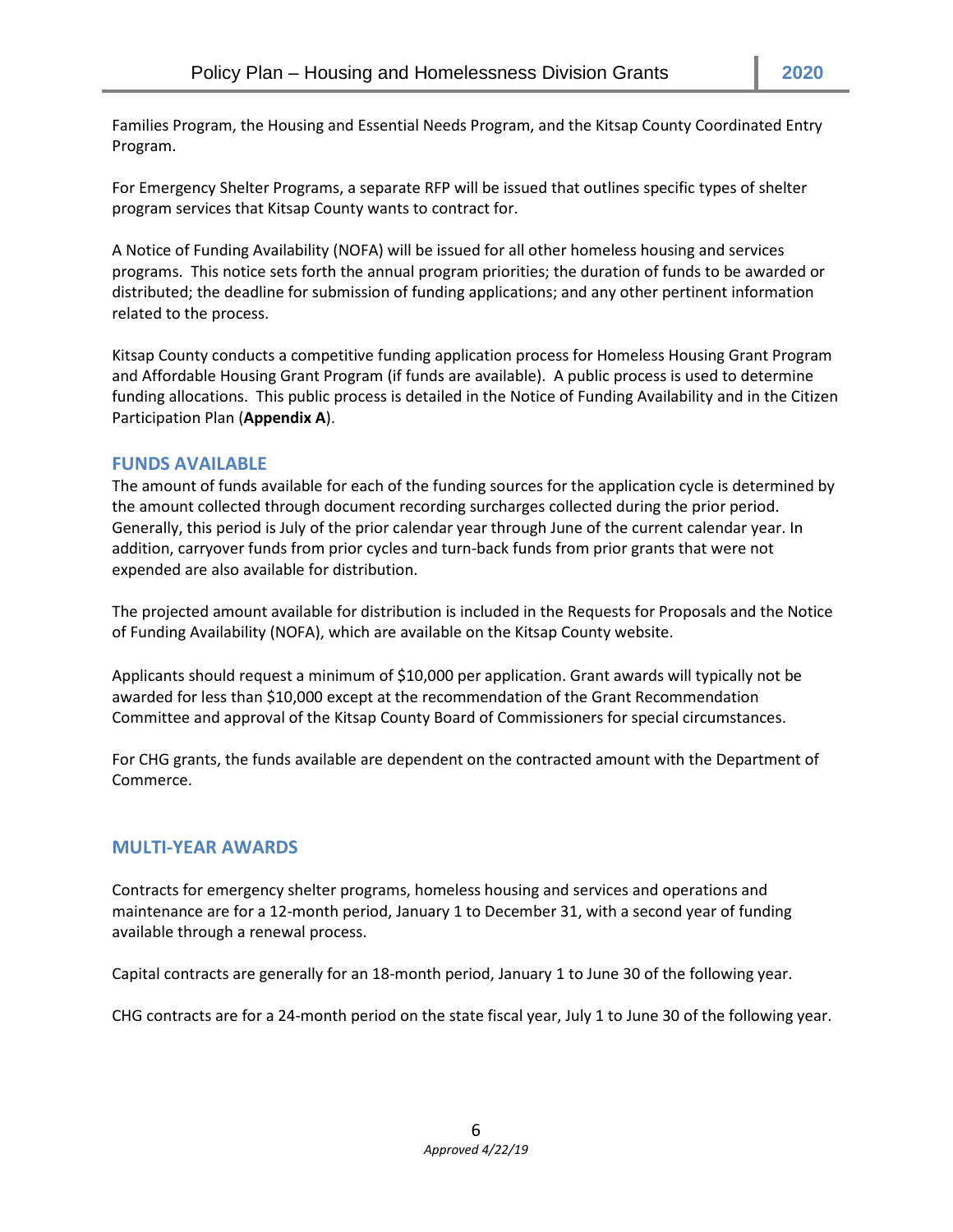# **SET ASIDES**

Grant funds may be designated for certain purposes to further specific program goals, as determined by the program funding priorities and the Kitsap County Board of Commissioners.

# Application Process

# **APPLICATION PROCESS**

Interested organizations can find the application and all associated information on the Kitsap County website at [www.kitsapgov.com/hs/Pages/HH-Coordinated-Grant-Application-Process.aspx.](http://www.kitsapgov.com/hs/Pages/HH-Coordinated-Grant-Application-Process.aspx) The schedule for the application cycle, including the due dates for applications, is also available on the website.

# **TECHNICAL ASSISTANCE SESSION**

Technical Assistance Sessions are offered to assist organizations in learning about the specific application requirements and processes. For the 2020 Cycle, attendance at the appropriate Technical Assistance Session is required for:

- New applicants that have never before applied for Housing and Homelessness Program funding;
- Applicants that were not awarded Housing and Homelessness Program funding for the 2019 cycle;
- All respondents to the Emergency Shelter Program RFP.

For all other organizations, the Technical Assistance Session is optional (and encouraged).

The dates and times of the Technical Assistance Sessions are included in the 2020 Cycle Schedule and the Notice of Funding Availability (NOFA).

# **JOINT APPLICATIONS**

Collaborative applications are encouraged. Two or more organizations may submit an application proposing a joint project or program. One organization must be identified as the contracting organization, responsible for all contracting, fiscal, and reporting requirements.

# **FUNDING TIMELINE**

Funds approved in the 2020 application cycle are available to be expended as of January 1 and must be expended by December 31. Contracts for emergency shelter programs, homeless housing and services and operations and maintenance are for a 12-month period, January 1 to December 31, with a second year of funding available through a renewal process.

Capital contracts are generally for an 18-month period, January 1 to June 30 of the following year.

CHG contracts are for a 24-month period on the state fiscal year, July 1 to June 30 of the following year.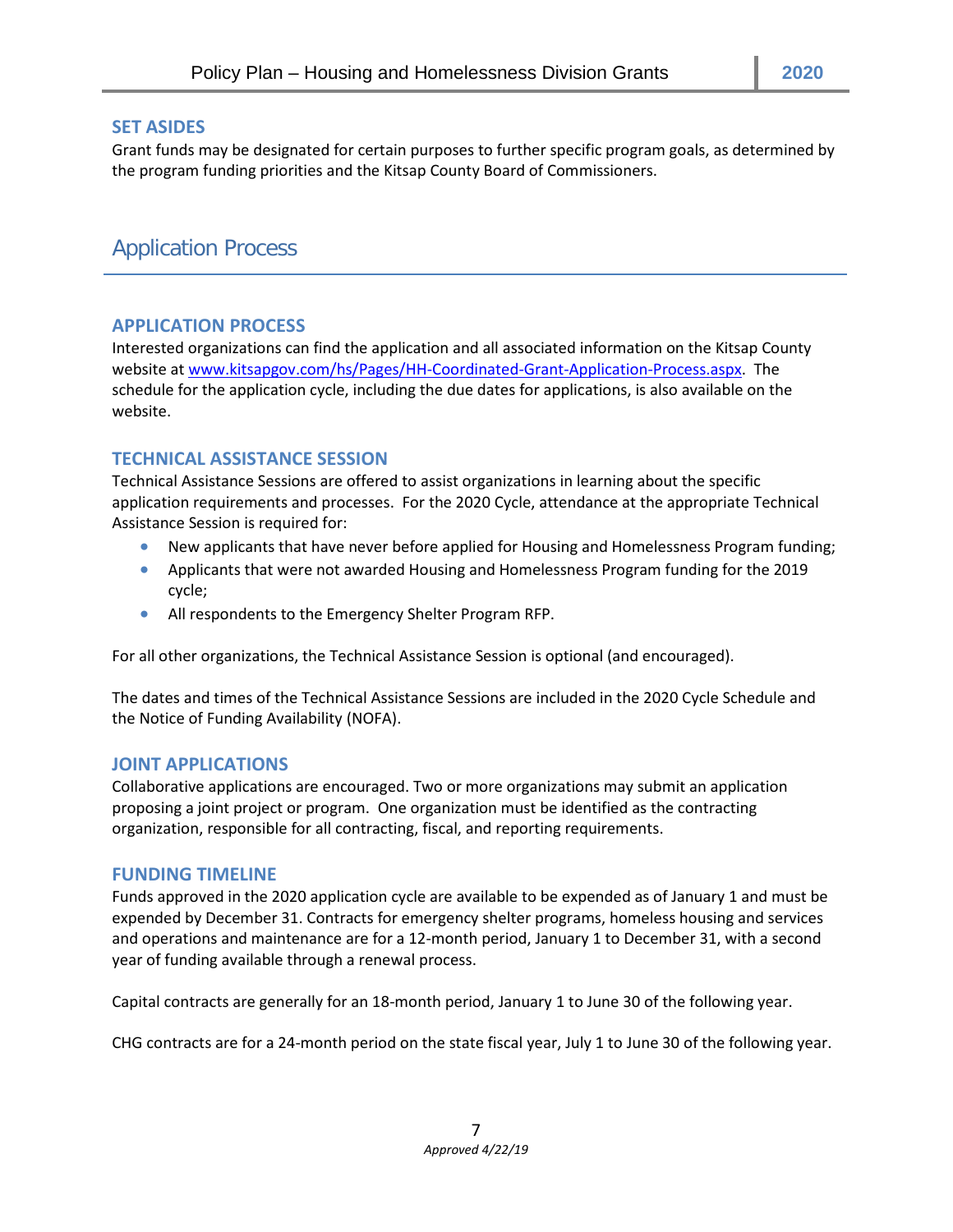# **GEOGRAPHIC EQUITY**

Kitsap County is committed to ensuring that funds are distributed in a manner that balances needs that exist throughout the County and program users' access to services. Geographic distribution of funds shall be evaluated as part of the periodic program review. The overall intent is to ensure that, over time, all areas of Kitsap County receive appropriate levels of funding through this grant program.

Grant Recommendation Committees are directed to consider geographic equity as part of their funding recommendations, but are not required to make recommendations for awards based on geographic equity.

# Policies and Regulations for Use of Funds

# **MONITORING**

The Kitsap County Housing and Homelessness Division monitors all projects for compliance with the funding terms and conditions in the contract(s). On-site monitoring and performance evaluation are generally conducted once per year. In addition, Commerce may perform periodic audits and monitorings.

# **REPORTING REQUIREMENTS**

Grantees are required to submit quarterly reports and annual reports on funds expended, program activities, program outcomes, and contracted performance measures to the Kitsap County Housing and Homelessness Division.

# **COORDINATION WITH COORDINATED ENTRY PROGRAM**

Programs receiving grant funding for homeless housing or service provision are required to sign a Partner Agency Agreement and coordinate with Kitsap's coordinated entry program (currently the Housing Solutions Center of Kitsap County) for client intake, basic assessment, vulnerability scoring, and referrals. In addition, grantees are required to comply with the Housing Solutions Center Partner Agency Guiding Principles pertaining to standards of services for clients.

# **EXPENDITURE OF FUNDS**

Grant-funded projects should be ready to proceed during the contract period of the awarded funds. Kitsap County expects and monitors for the timely expenditure of allocated funds to projects. Grant funds must be fully spent by the end of the grant contract period. If the funds are not expended during the contract period, they will be retained for re-distribution in a future grant cycle.

# **WARRANTS FOR USE OF HOUSING**

Capital projects that receive grant funds must remain in use for low-income households for no less than 25 years from the date of the receipt of grant funds. A Warrant for Low-Income Use for 25 years for capital projects is required for applications that are selected for funding.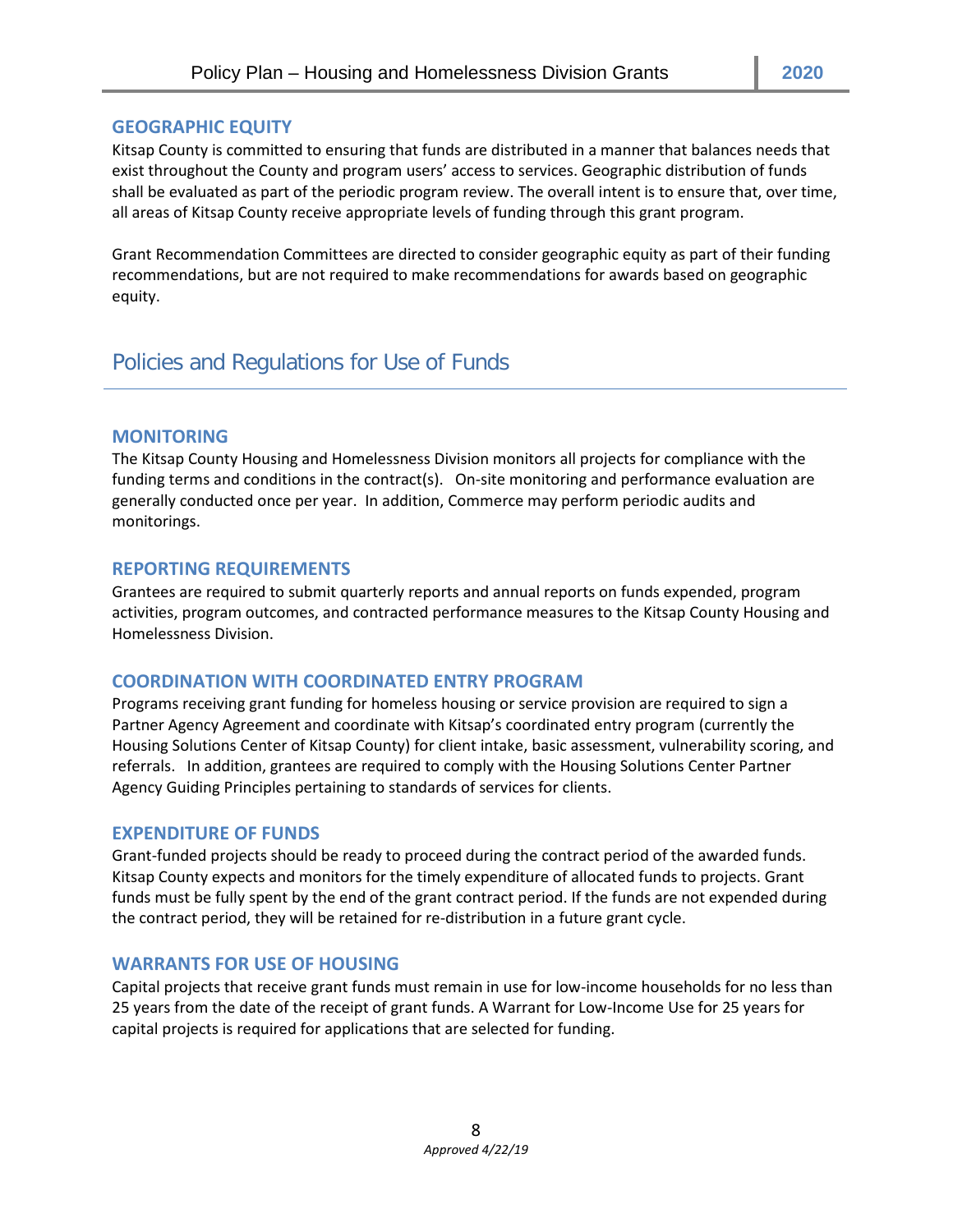The SHB 2060 legislation specifies under eligible uses that projects funded for building operations and maintenance costs must be eligible to receive housing trust funds. Applicants selected for funding for these types of funds must submit a Warrant that their project is eligible to receive housing trust funds.

# Administrative Policies

# **PROGRAM ADMINISTRATION**

The Kitsap County Board of Commissioners sets policy concerning the use of Homeless Housing Grants and Affordable Housing Grants funds and distribution of funding to eligible applicants. The Washington State Department of Commerce sets policy concerning the use and distribution of Consolidated Homeless Grant funds.

Funding for the administration of the grant program is provided from the administrative portion of the surcharge revenues allowable by legislation, administrative funding through the Department of Commerce grants, and a small portion of the Homeless Housing Grant Program funding.

# **PROGRAM MONITORING AND REPORTING**

The Kitsap County Housing and Homelessness Division prepares and submits all required reports and performance measures to the State, as required by law. Grantee organizations are required to submit data to the Division as requested to complete the reports. Periodically, reports on the use of these grant funds are made to the Kitsap County Board of Commissioners and are available to the public.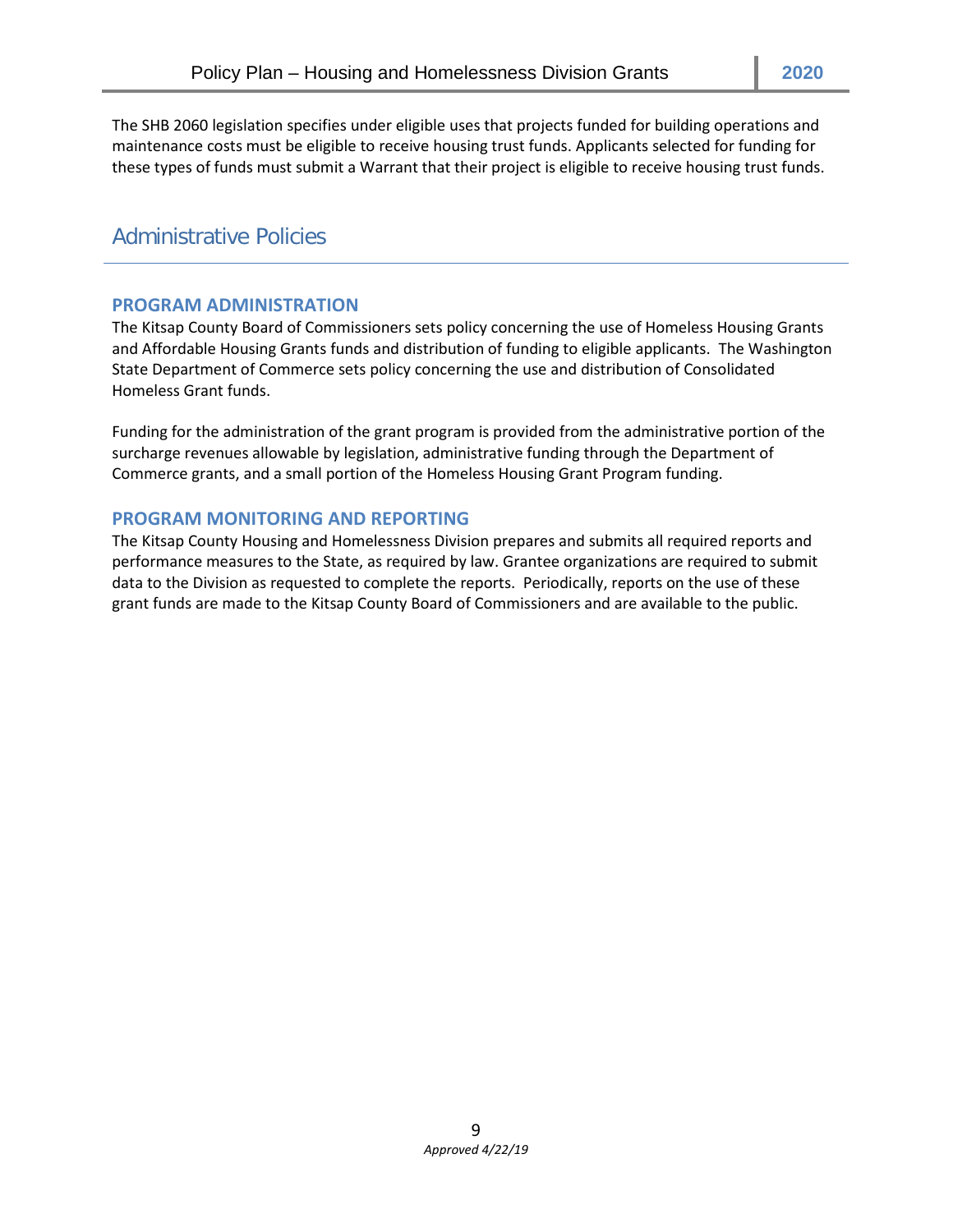# Appendix A Citizen Participation Plan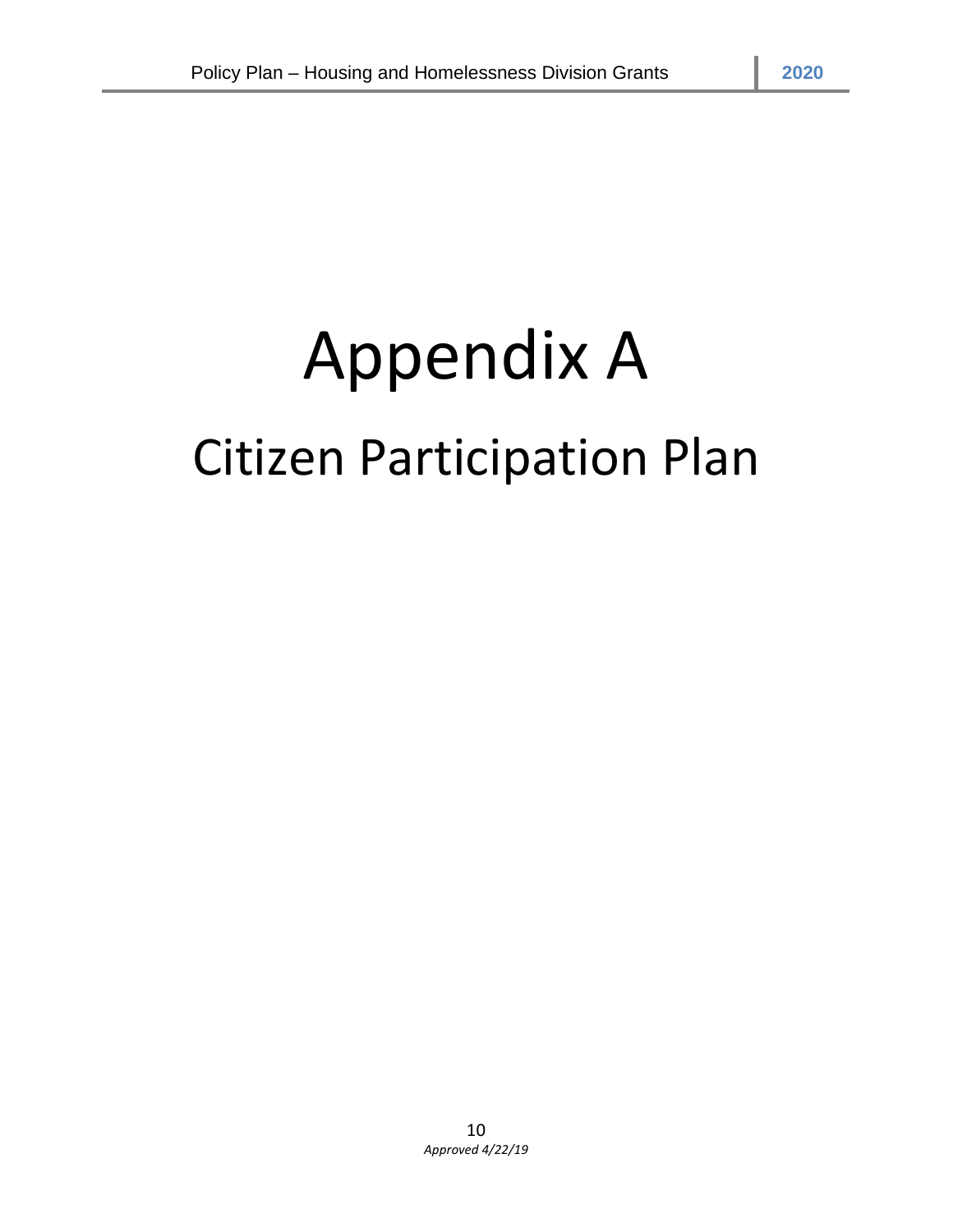# Citizen Participation Plan

# **INTRODUCTION**

The Homeless Housing Grant Program (HHGP), the Affordable Housing Grant Program (AHGP), the Consolidated Homeless Grant Program (CHG), and the Kitsap County CDBG and HOME Programs are part of the Kitsap Coordinated Grant Application Process. This process includes separate applications and/or responses to different RFPs, depending on the type of project or program. It includes shared Grant Recommendation Committees (GRCs) and coordinated funding recommendations. Funding recommendations are approved by the Kitsap County Board of Commissioners.

This Citizen Participation Plan is consistent with the Citizen Participation Plan for the CDBG and HOME programs.

# **PURPOSE**

The purpose of the Citizen Participation Plan and the Grant Recommendation Committees (GRCs) is to provide an on-going mechanism to ensure widespread citizen participation whereby all citizens have an opportunity to fully express their needs and wishes for community improvement.

This plan provides opportunities for representation of all of the citizens of Kitsap County by allowing them to have a voice in the decision-making process and giving them greater power and control over activities taking place within their communities.

# **ALLOCATION PROCESS / NOTICE OF GRANT AWARDS**

Kitsap County conducts a competitive process to determine allocation of grant funds from the sources listed above. The public is encouraged to participate in the process and its end product – an approved portfolio of funding awards.

#### **A. Policy Plan**

In the spring of each year a notice will be published in the newspaper of record and posted to the County's website to provide an opportunity for comment on the Policy Plan. This notice will begin a 15-day comment period and include the date and time of public hearings to take citizen comments.

Notifications will be available to any agency or organization who signs up on the Kitsap County website to receive automatic notices about the Coordinated Grant Process. To sign up, go to: [http://www.kitsapgov.com](http://www.kitsapgov.com/hs/housing) and at the very bottom of the page click on the link "NEWS SIGN UP". This link will take you to the Kitsap County Electronic Notification System where you can sign up to receive text or email updates.

At the conclusion of the public comment period, the Kitsap County Board of Commissioners will approve the Policy Plan. Upon approval of the Policy Plan, information about the funding processes and technical assistance will be available from:

> Housing and Homelessness Division Kitsap County Department of Human Services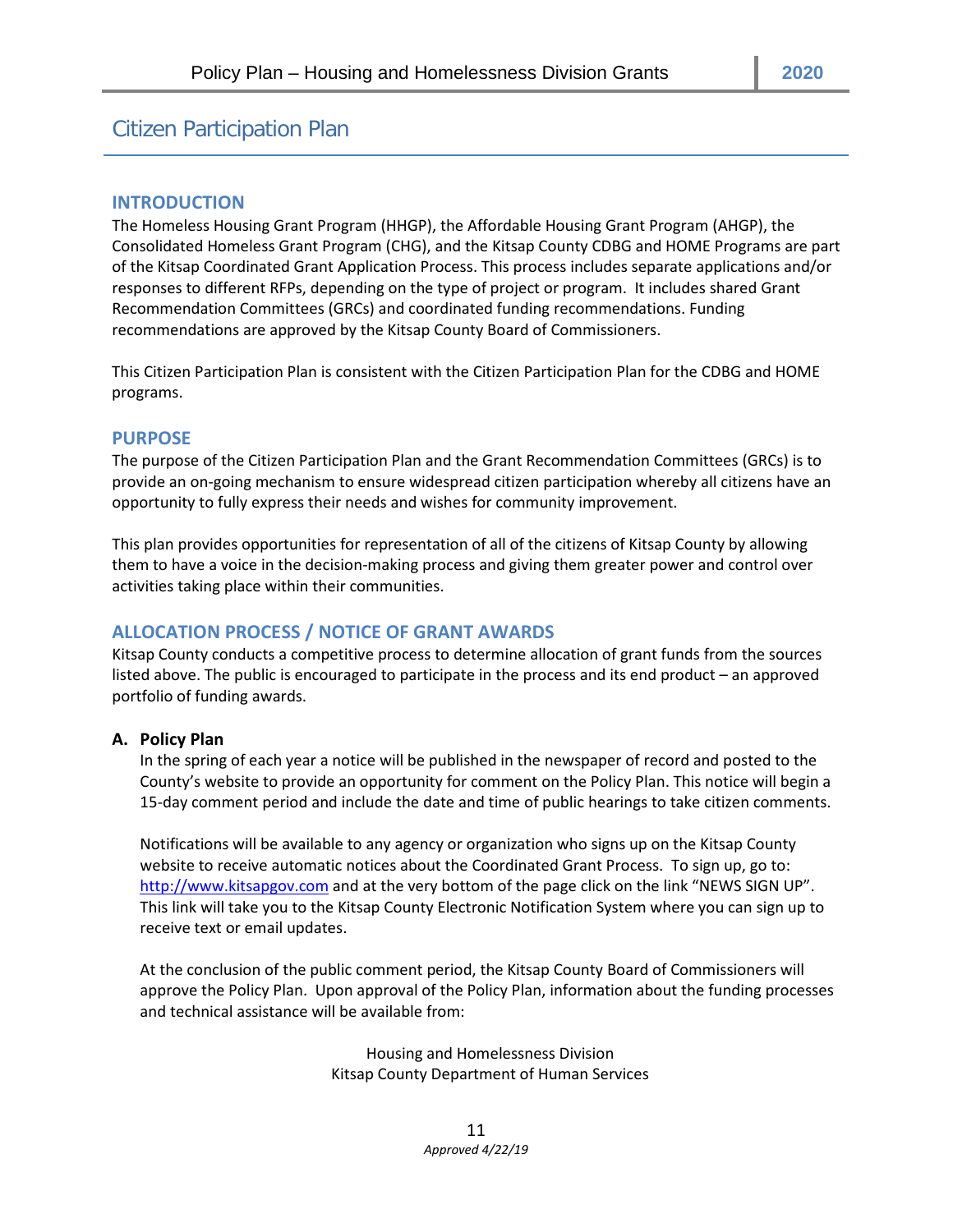345 6<sup>th</sup> Street, Suite 400, Bremerton, WA 98337

<https://www.kitsapgov.com/hs/Pages/HH-Housing-and-Homelessness-Landing.aspx> <https://www.kitsapgov.com/hs/Pages/HH-Coordinated-Grant-Application-Process.aspx> or by contacting staff: Kirsten Jewell[, kjewell@co.kitsap.wa.us,](mailto:kjewell@co.kitsap.wa.us) 360-337-7286

# **B. Requests for Proposals and Notice of Funding Availability**

For CHG funding, separate Requests for Proposals (RFPs) will be posted to the County's web site and electronic notification sent to subscribers. The RFPs will include the timeline for submissions, respondent eligibility, estimated funds available, response format and access, deadlines for submission, response review and rating process, and information on funding awards and contracting. These RFPs will use the county procurement system and be submitted through the Kitsap County Purchasing Office.

For emergency shelter programs awards, a separate Request for Proposals (RFP) will be posted to the County's web site and electronic notification sent to subscribers. The RFP will include the response schedule, respondent eligibility, estimated funds available, response format and access, deadlines for submission, response review and rating process, and information on funding awards and contracting. Responses to this RFP will be submitted electronically through FluidReview.

For other homeless services funding, a separate Notice of Funding Availability (NOFA) will be posted to the County's web site and electronic notification sent to subscribers. The NOFA includes the application schedule, eligible applicants, estimated funds available, application access and deadlines for submission, application review and rating process, funding awards, and contracting information. Applications will be submitted electronically through FluidReview.

RFP Response forms and applications will be made available in a format accessible to persons with disabilities upon request.

Application instructions and due dates are included in the Requests for Proposals and in the Notice of Funding Availability (NOFA).

# **C. Technical Assistance**

Technical assistance sessions will be held for those interested in applying for funding. During the sessions, staff will provide information to citizens concerning who can apply for funds, funds expected to be available, the range of activities that may be undertaken, priorities for funding, application submission requirements, the application deadline, and how decisions concerning funding will be made. The date and time of the technical assistance sessions will be published in the NOFA and included in the schedules posted on the web site.

Organizations who have never made an application or who did not receive funding for 2019 or who are responding to the RFP for emergency shelters are **required** to attend the appropriate Technical Assistance session; attendance for all other organizations is optional but encouraged.

In addition to the Technical Assistance described above, Kitsap County Housing and Homelessness Division staff are also available by appointment for one-on-one Technical Assistance to provide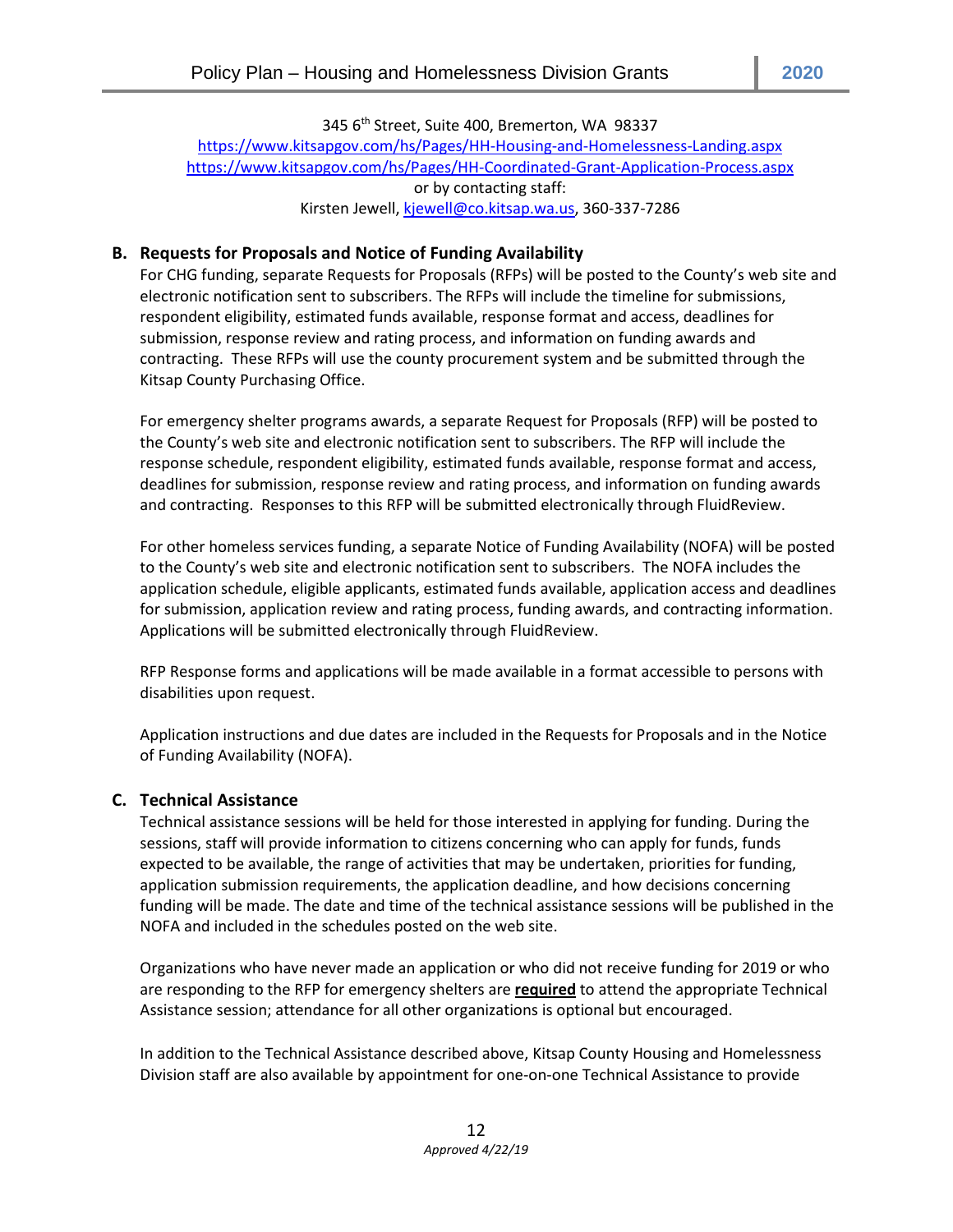guidance to citizens and organizations regarding specific project considerations. At any time, any citizen may contact Kitsap County Housing and Homelessness Division staff for technical assistance or general information in relation to programs described in this Plan. The staff will help citizens understand HHGP, AHGP, and CHG funded programs, the procedures for submitting proposals, the Citizen Participation Plan, and other program requirements so they can effectively participate in the funding process.

# **D. RFP Responses and Application Submittal**

Responses to the CHG-funded programs will use the the Kitsap County procurement process and be submitted to the Kitsap County Purchasing Office.

Emergency Shelter program RFP responses and competitive homeless housing and services applications must be submitted electronically via the FluidReview platform.

All required questions and attachments for responses/applications must be completed and submitted by the stated deadline in order to be considered for funding.

# **E. RFP Responses/Application Review and Rating Process**

CHG RFP responses and Emergency Shelter RFP responses will be reviewed, ranked, and scored using specific criteria that is outlined in the RFPs. Interviews of these respondents is not anticipated, but Kitsap County reserves the right to interview respondents if necessary. A single respondent for each of the CHG-funded RFPs will be selected to contract with Kitsap County. For the Emergency Shelter RFP, it is anticipated that multiple organizations will be selected to contract with Kitsap County. These contracts will use a performance-based contracting model.

Competitive applications will go through a multi-stage review process.

- Stage 1 is a risk assessment and application review, utilizing specific criteria to determine if the applicant and proposed projects are eligible and the agency has the required organizational and fiscal capacity. This stage includes a scoring process by citizen reviewers and staff. If an application is found not eligible, the applicant will be notified via email that their project is not eligible and the reason why.
- Stage 2 includes interviews.
- Stage 3 includes development of funding award recommendations by the citizen review committee, and final approval by the Board of County Commissioners.

The review process for each stage is detailed below.

# **Stage 1: Risk Assessment and Project Review**

- 1. Applications are first reviewed for eligibility using the following criteria:
	- a. Applicant organization and proposed program or project is eligible for the source of funds;
	- b. Applicant has the organizational and management capacity to carry out the proposed project;
	- c. Applicant has sufficient financial capacity;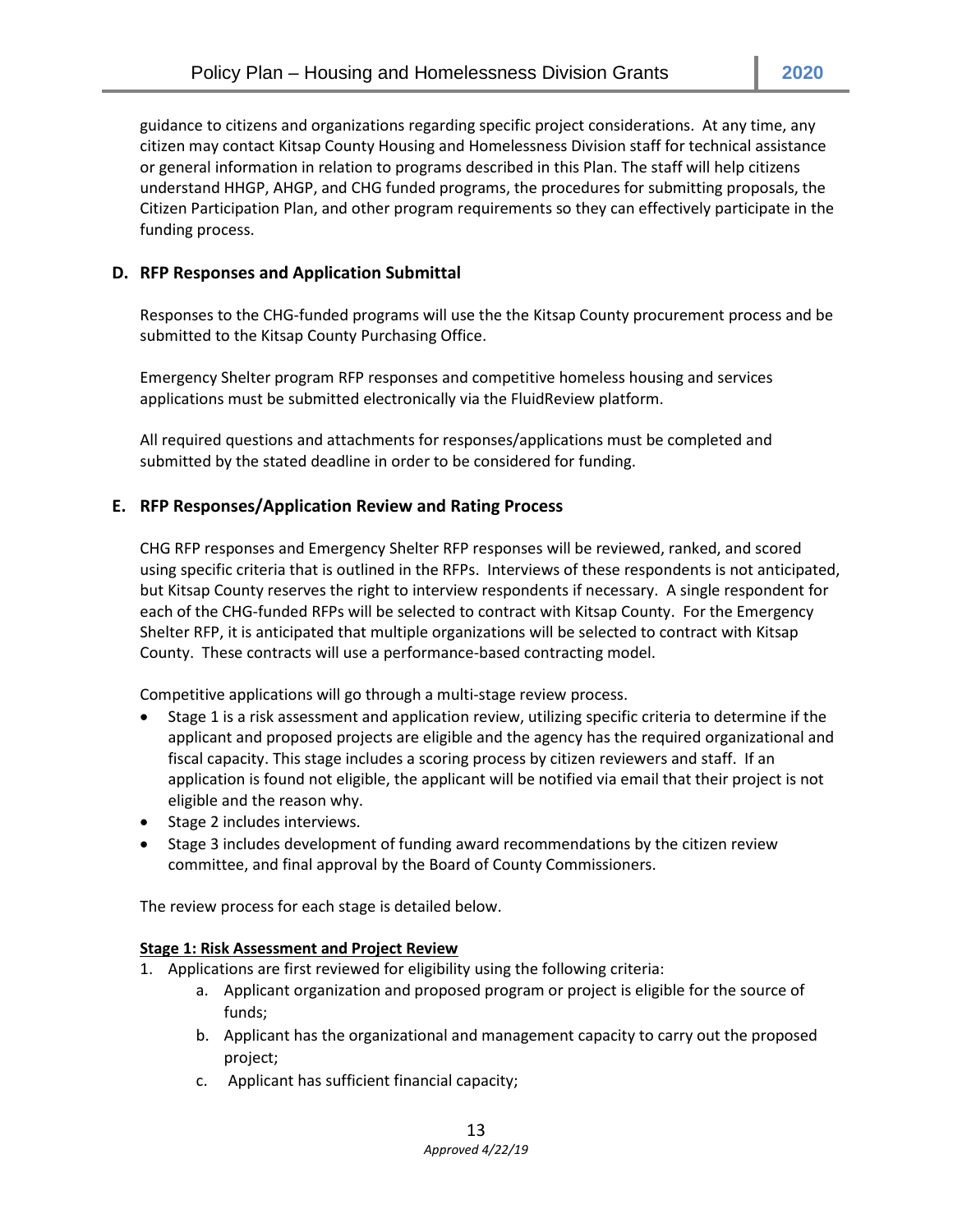- d. Project or program meets a priority AND strategy identified in the Kitsap Homeless Crisis Response and Housing Plan; and
- e. Applicant can demonstrate a positive history of performance with prior grant funds.
- **2.** Staff and Grant Recommendation Committee members (see below for description of GRC role) review and score the project/program application utilizing specific scoring criteria such as project/program soundness, community need, project/program impact, and fund source priorities.

# **Stage 2: Interviews**

Following Stage 1, applicants are interviewed, and funding recommendations are developed.

Grant Recommendation Committee (GRC) members will hold interviews for all competitive grant applications. Interview length will depend on application type:

- a. Homeless Housing/Services and Operations and Maintenance applications will be 20-minute interviews, including a 10-minute agency presentation and 10-minute Q&A period.
- b. Homeless Capital applications will be 35-minute interviews, including a 15-minute agency presentation and 20-minute Q&A period.

# **Stage 3: Funding Awards**

The funding recommendations go through a multi-step process, prior to finalizing the award amount.

- 1. **Grant Recommendation Committee (GRC)**  All applications will have a final score comprised of the staff application review score, GRC application review score, and GRC interview score. The GRC will use the finalized score of projects to assist in developing funding recommendations and contingencies.
- 2. **Kitsap County Board of Commissioners (BoCC)** The Board receives the recommendations from the Grant Recommendation Committees, holds a public comment period and a public hearing, and approves final awards and contingencies.
- 3. **Final Awards and Contracts** Funding recommendations are made based on estimated funds. Once the actual amounts are known for each fund type, grant awards will be adjusted based on the contingency set by the GRCs and approved by the Board of Commissioners.

# **F. Grant Recommendation Committee**

There are two Grant Recommendation Committees (GRCs):

- The Services GRC reviews applications for homeless services, rental assistance, and all homeless projects. This same committee also reviews applications for the CDBG Services grants.
- The Capital GRC reviews Affordable Housing and Economic Development GRC applications, which include capital housing, economic development, and CHDO operating assistance for the CDBG/HOME program.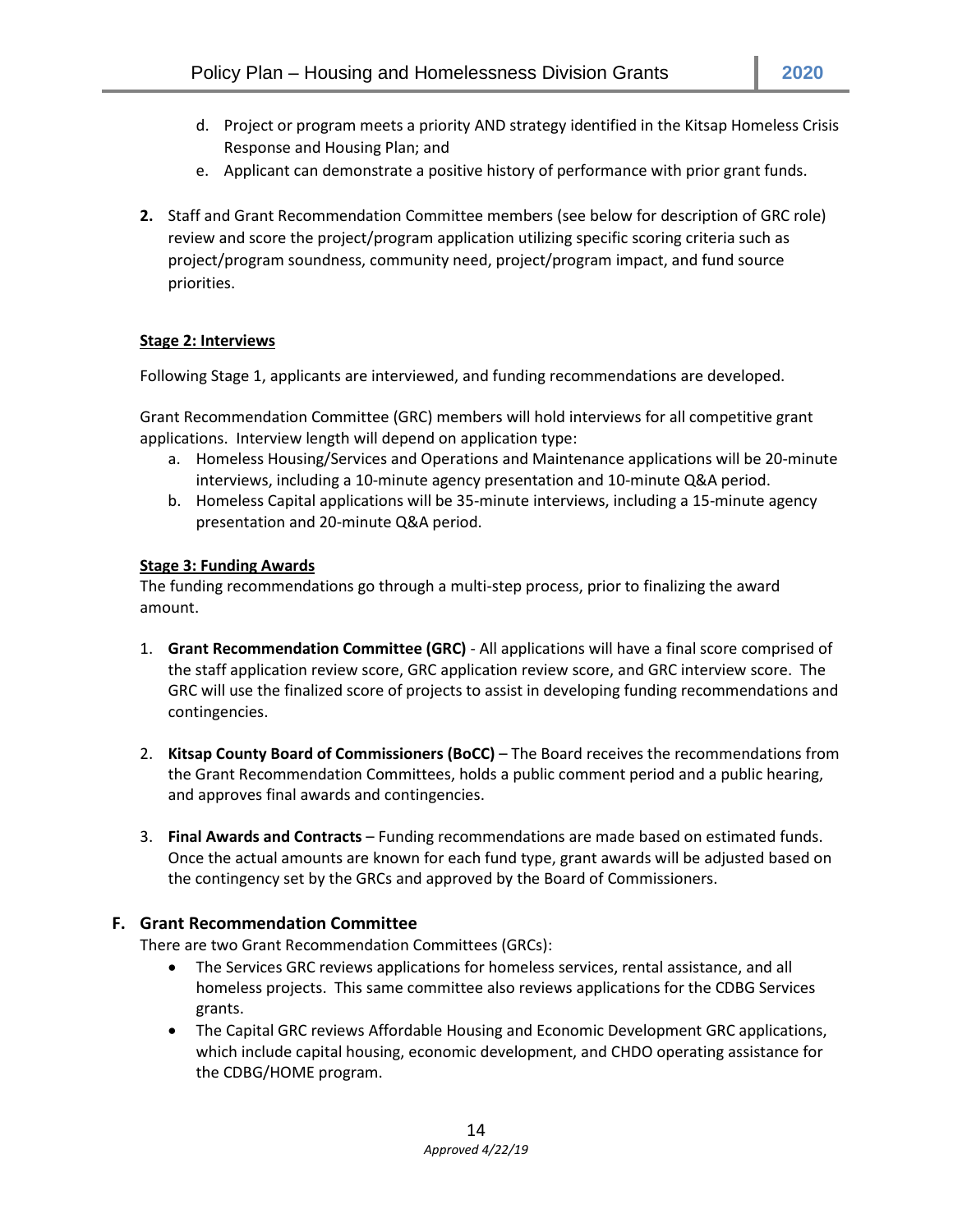Both GRCs play an integral role in the allocation of CDBG and HOME federal funds, HHGP, and AHGP funds according to the needs of the community. While all GRC members must be well-versed in the needs of the community and be willing to participate in all the activities relevant to the GRCs, each individual GRC seeks members who demonstrate specific skills and experience.

- The Services GRC includes members who have experience in one or more of the following capacities: background working with non-profit community service providers as an employee, volunteer, board member or consumer; background with homeless programs; grant experience, project management, compliance monitoring and/or practical experience with HUD regulations.
- The Capital GRC includes members who have experience in one or more of the following areas: affordable housing; construction or project management; mortgage lending; housing development; economic development; real estate; or architecture.

Each GRC will be comprised of 8 members as follows:

- Four members appointed by Kitsap County Commissioners, including members representing North Kitsap, Central Kitsap, South Kitsap, and an At-Large position.
- Four members, one each appointed by the cities of Bremerton, Bainbridge Island, Port Orchard, and Poulsbo.

GRC members are appointed to serve a two-year term by each jurisdiction and can be reappointed to serve successive terms and/or additional terms.

# **G. Conflict of Interest**

- a. No member of the GRC shall be beneficially interested, directly or indirectly, in any grant applications which may be made by, though, or under the recommendation of the GRC, in whole or in part, or which may be made for the benefit of his or her office, or accept, directly or indirectly, any compensation, gratuity or reward in connection with such contract from any other person beneficially interested therein (from RCW 42.23.030)
- b. No member of the GRC shall engage in any activity, including participation in the selection, award, or administration of a grant award or contract if a conflict of interest, real or apparent, exists.
- c. Additional information on Remote Interest and Potential Bias by Prior Association can be found in the full Conflict of Interest Policy under Appendix C.

# **H. Funding Recommendations & Notice of Grant Awards**

Organizations submitting RFP responses will be notified of the winning respondent(s). Competitive applicants will be notified whether or not the GRC has recommended their application for funding. The notification will include the date, time, and place of the public hearings, during which the recommendations will be considered by the Kitsap County Board of Commissioners.

All projects approved for funding will be included in the Notice of Grant Awards. A summary of each Notice of Grant Awards will be published on the Kitsap County website. The summaries will describe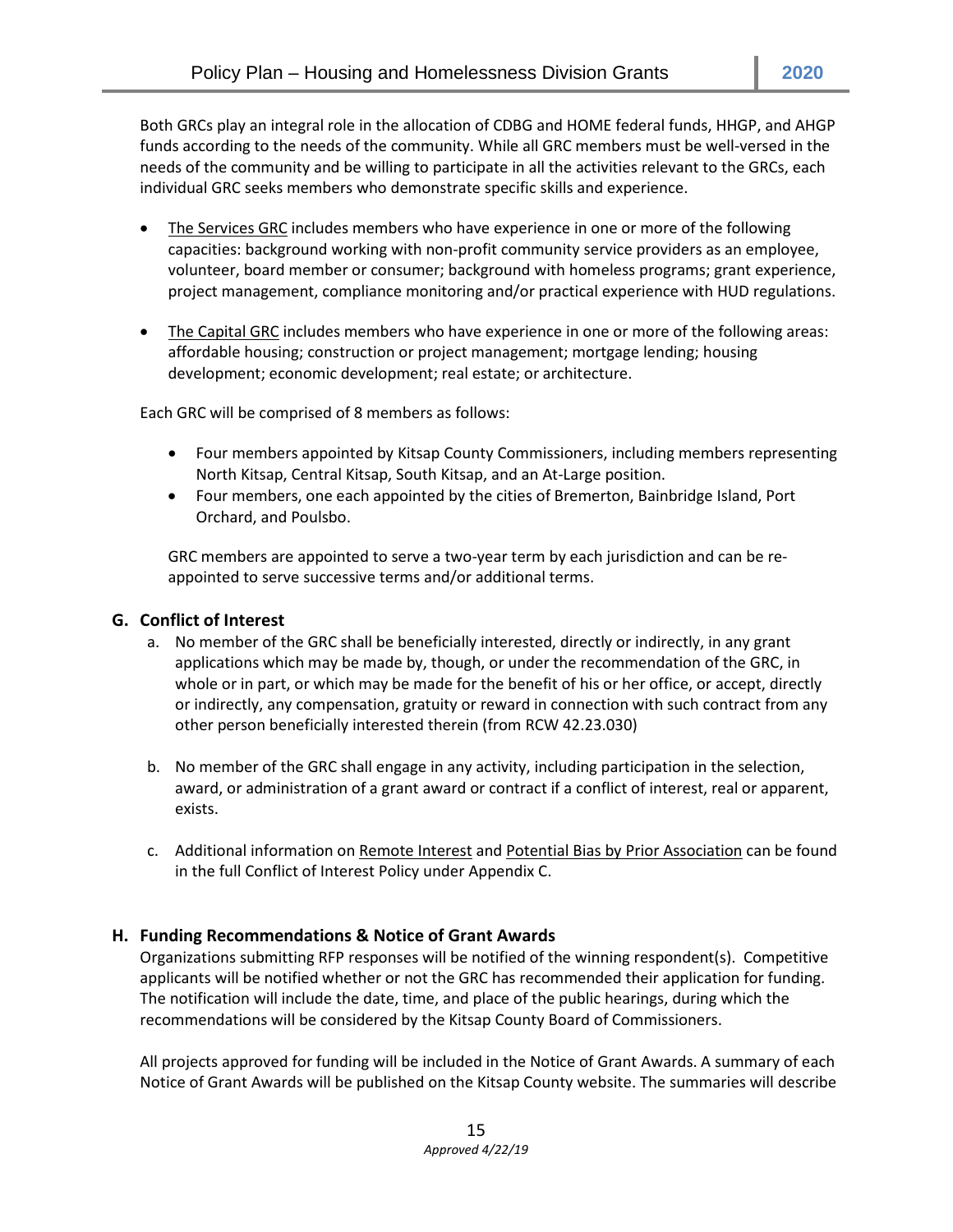the contents and purpose of the Notice of Grant Awards and will include a list of locations where copies of the entire Notice of Grant Awards may be examined. Citizens will be provided a period of at least 15 days to review and comment on the plans. Comments or views of citizens will be considered at the public hearing.

#### **PUBLIC HEARINGS**

Public hearings are held in order to obtain the public's view and to provide the public with the County's responses to public questions and proposals. A public hearing is held in the Spring for the adoption of the next Policy Plan. A second hearing is held in the fall to review the proposed use of funds before the Kitsap County Board of Commissioners makes the grant awards.

Notification of the public hearings and of 15-day comment periods will be published in the newspaper of record and will afford citizens, public agencies, and other interested parties a reasonable opportunity to examine the proposed plans and to submit comments.

Public hearings will be held during the regular meeting of the Kitsap County Board of Commissioners in the Commissioners Chambers of the Kitsap County Administrative Building in Port Orchard. These meeting times and agendas can be obtained at [http://www.kitsapgov.com,](http://www.kitsapgov.com/) by clicking on the Commissioner Meeting Agendas link.

# **PUBLIC COMMENTS**

Interested persons may submit comments in writing during the public comment periods, or orally at the public hearings. Written comments should be directed to:

> Housing and Homelessness Division Kitsap County, Department of Human Services 345 6<sup>th</sup> Street, Suite 400 Bremerton, WA 98342 [kjewell@co.kitsap.wa.us](mailto:kjewell@co.kitsap.wa.us)

# **COMPLAINTS**

All written citizen complaints will be referred to the appropriate person(s) or agencies for action. Under normal circumstances Housing and Homelessness Division staff will respond to the person making the complaint within 15 days. All complaints and responses will be kept on file.

# **RESOURCES**

**Newspaper of Record:** Notification will be placed in the following newspaper under Legal Notices at least ten days before a public meeting is held concerning a program described in this plan:

#### **The Kitsap Sun** *or* **Kitsap Newspaper Group**

*(Kitsap County selects the Newspaper of Record each June)*

Notices may also be published on the Kitsap County website:

<https://www.kitsapgov.com/hs/Pages/HH-Coordinated-Grant-Application-Process.aspx>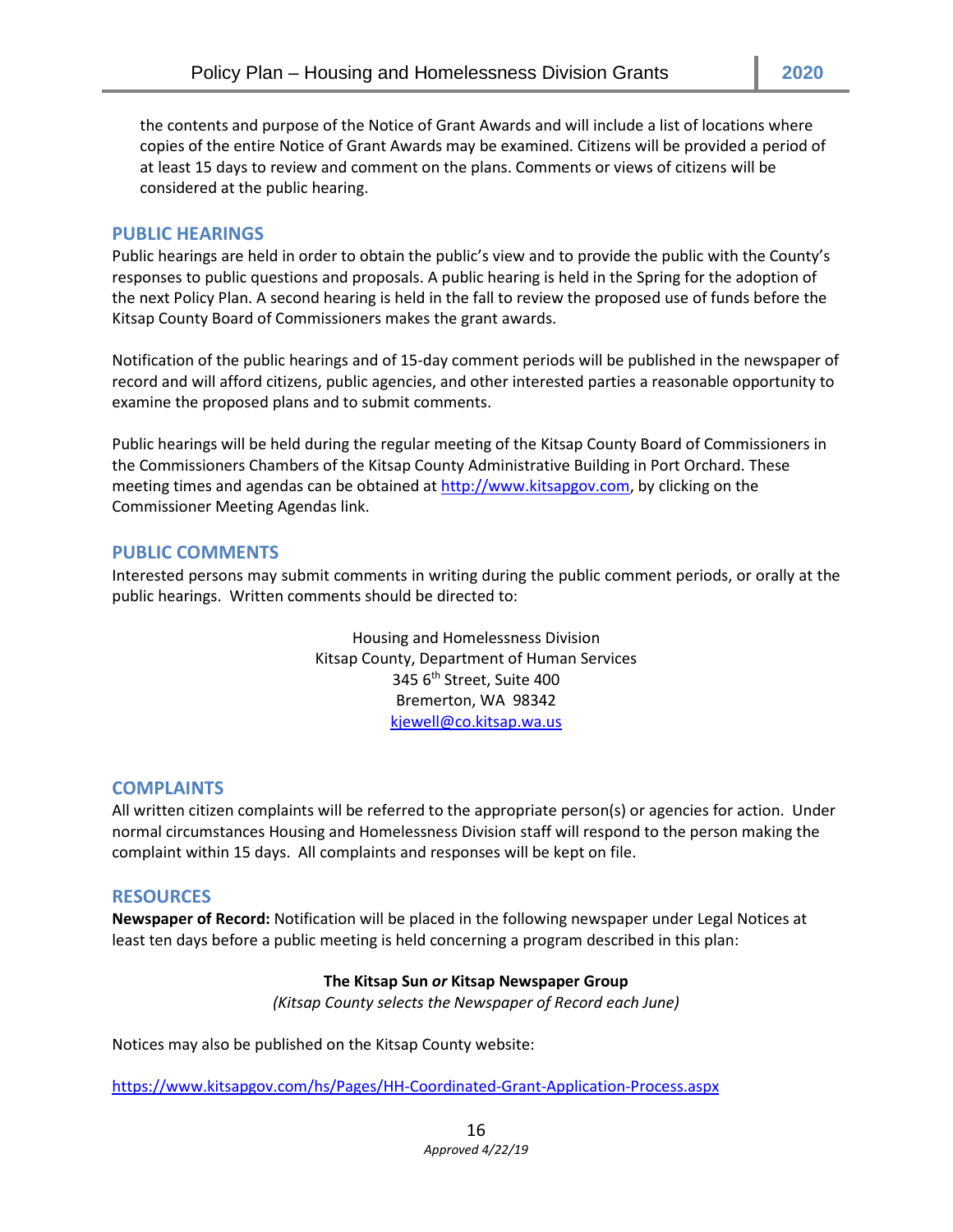<https://www.kitsapgov.com/hs/Pages/HH-Housing-and-Homelessness-Landing.aspx>

The notice will indicate when and where the public meeting will be held. Meetings are generally held at the following location:

# Kitsap County Administrative Building, Commissioners Chambers 614 Division Street Port Orchard, WA 98366

The Kitsap County Housing and Homelessness Division utilizes Kitsap County's electronic notification system. Interested parties may sign up to receive email and text message updates on Kitsap Coordinated Grant Application activities. Go to [www.kitsapgov.com](http://www.kitsapgov.com/) and click on the button on the bottom right of the page that says **"NEWS SIGN UP"**.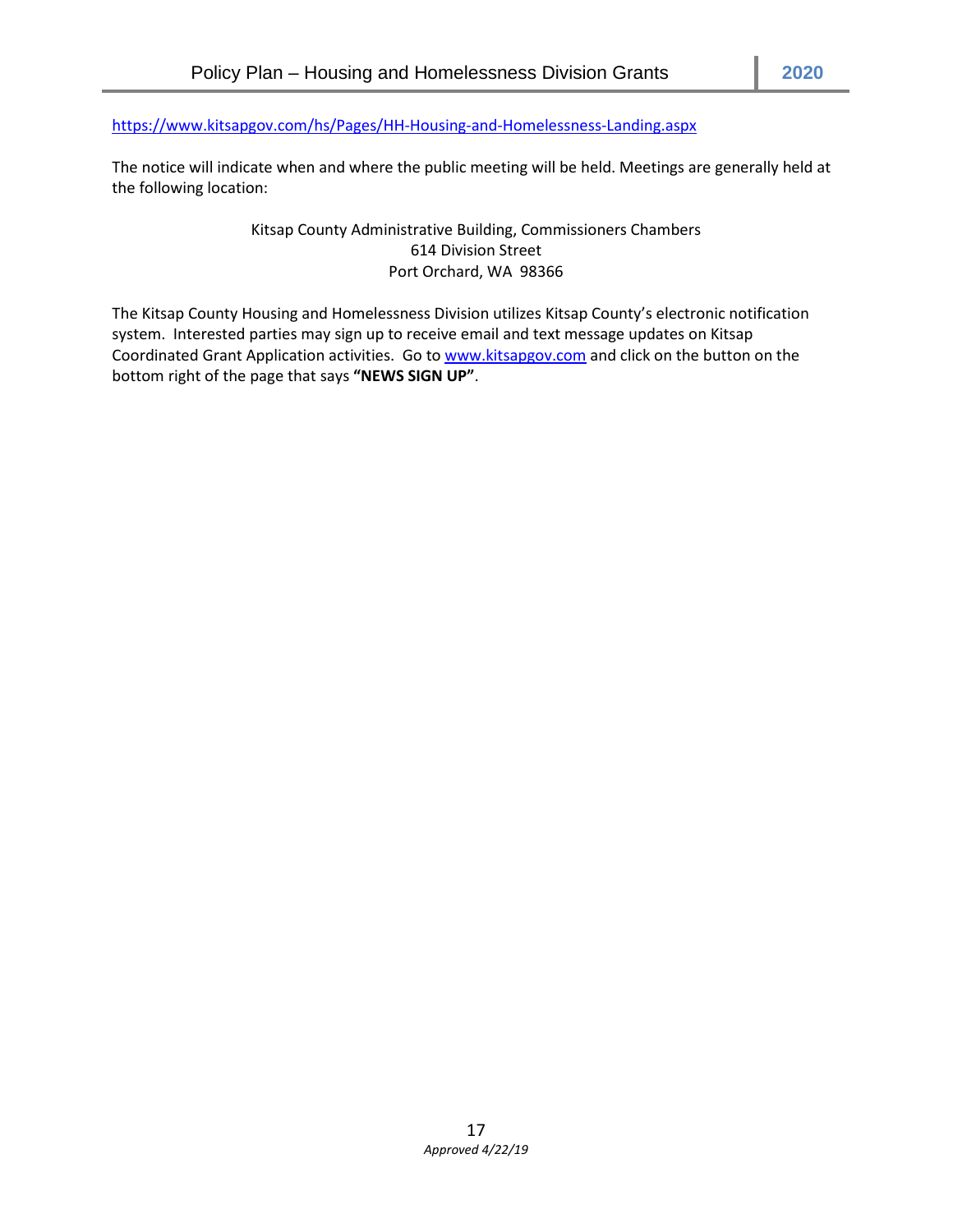# Appendix B Acronyms & Glossary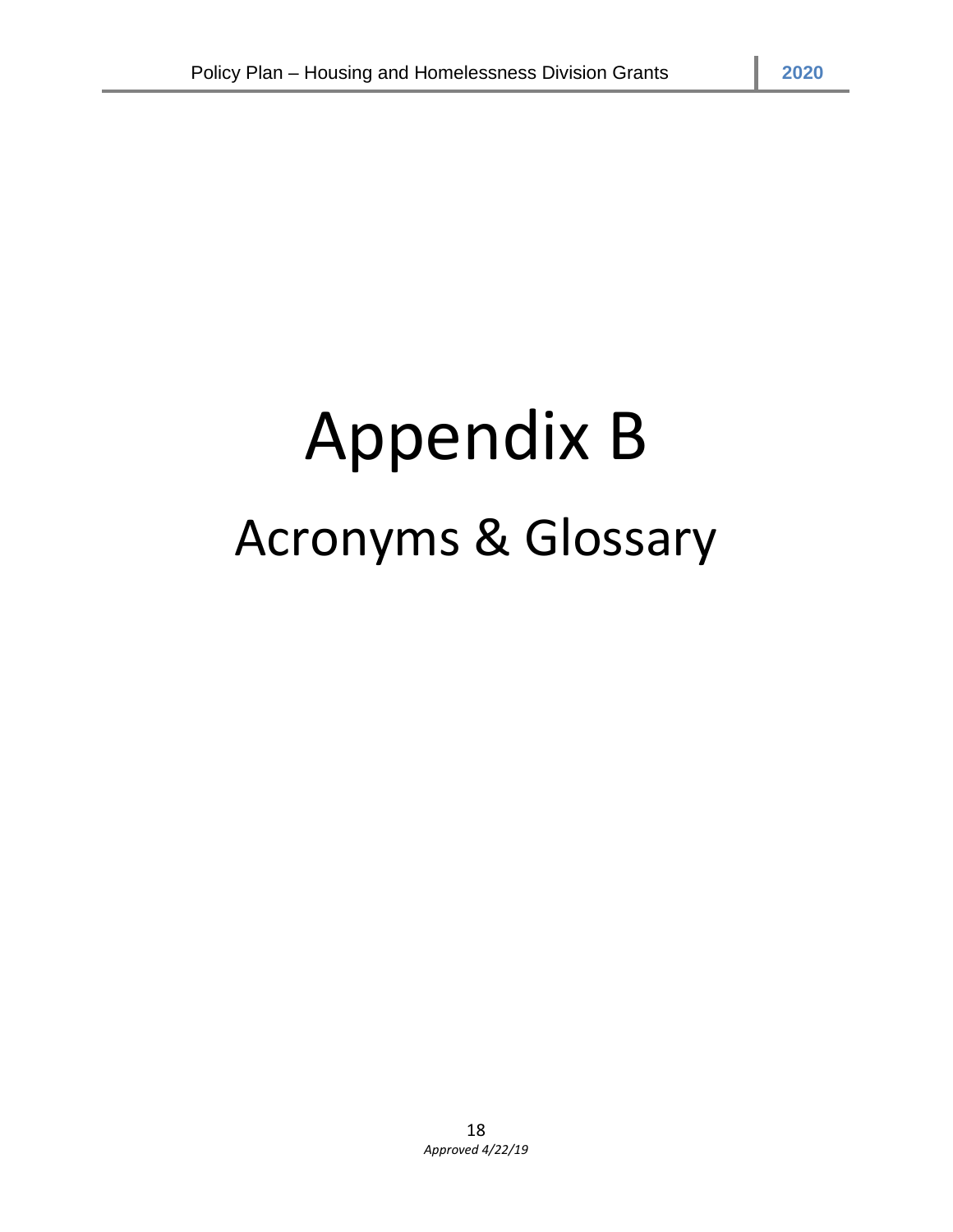# Acronyms

**AHGP.** Affordable Housing Grant Program

**BoCC.** Kitsap County Board of Commissioners

**CDBG.** Community Development Block Grant

**CHG.** Consolidated Homeless Grant

**GRC.** Grant Recommendation Committee

**HB.** House Bill (of the Washington State legislature)

**HHGP.** Homeless Housing Grant Program

**HMIS.** Homeless Management Information System

**HOME.** Although capitalized, this is not an acronym.

**HUD.** U.S. Department of Housing and Urban Development

**IRS.** U.S. Internal Revenue Service

**KHHC.** Kitsap Housing and Homelessness Coalition

**NOFA.** Notice of Funding Available

**WA.** State of Washington

**WA Commerce.** Washington State Department of Commerce.

# **Definitions**

**Administrative Expenses.** Those expenses directly associated with the recipient's administration of a project or program, such as salaries, supplies, equipment, accounting, phones, audits, benefits, travel, and indirect costs.

**Affordability.** Affordability is achieved when a household's rent or mortgage payment, plus utilities, does not exceed 30% of the monthly income for the targeted income group as adjusted for household size.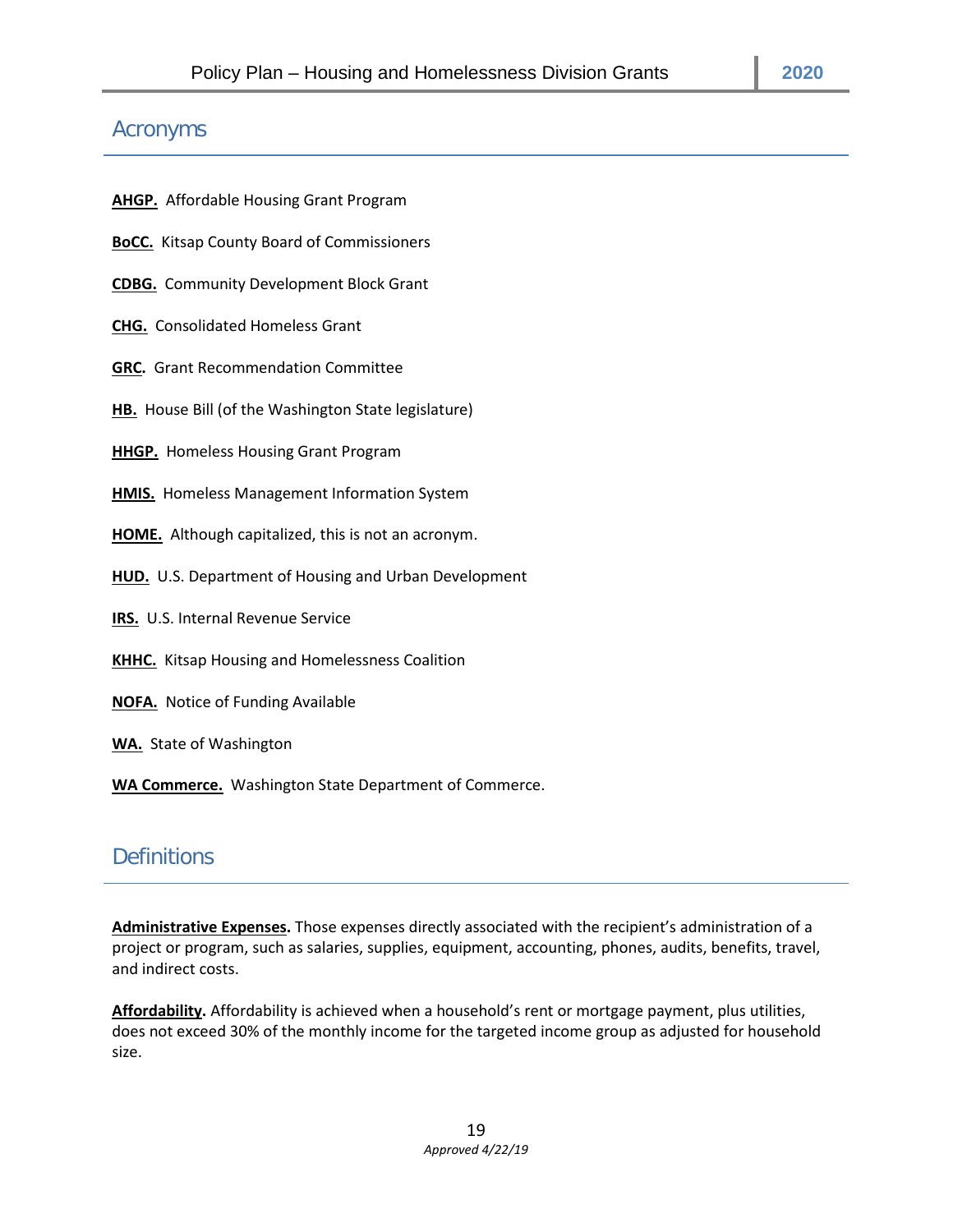**Grant Recommendation Committee (GRC).** A group of eight citizens meeting specific qualifications, who develop funding recommendations for approval by the Kitsap Board of County Commissioners.

**Citizen Participation Plan:** This plan is prepared to facilitate and encourage public participation and involvement in the Housing and Homelessness Grant Program.

**Committed Funds.** Funds committed to a project by a project funding source. The award amount, terms and uses of the committed funds are documented in a letter to the applicant. A copy of this award letter is included with the application.

**Conditional Funds.** Funds committed, with conditions, to a project by a project funding source. The conditions of the commitment, amount, terms, and uses are documented in a letter to the applicant. A copy of the letter is included with the application.

**Consultant Fees.** Fees paid to a third party developer consultant for costs associated with implementation of a project.

**Homeless Housing Grant Program (HHGP).** The local grant program established by WA State legislation, House Bill 2163, and subsequently amended by various other legislative bills. This grant program has also been referred to in the past as "2163 Program," "Homeless Housing Assistance Act Grant Program," and "HHAA."

**Homelessness.** The Kitsap Homeless Housing Plan defines this as: an individual or family who is not able to acquire and maintain permanent, safe, affordable, and decent housing.

The Kitsap County Homeless Crisis Response and Housing Plan includes the following definitions of homelessness:

- Chronic experience homelessness for a year or longer or three or more episodes of homelessness in two years.
- Episodic multiple episodes of homelessness that are short or long term.
- Situational or transitional one time and short-term experience.

**Homeless Housing.** Various types of homeless housing are defined as follows in the Kitsap Homeless Housing Plan:

Emergency Shelter – Allows either night-by-night stays or continuous stays at no cost. Continuous stay shelters include case management to assist in the development of individualized Housing Stability Plans and connection with supportive services such as job search assistance, child care, financial counseling, etc.

Transitional or Supportive Housing – Allows a stay of 1-2 years with rent typically set at 30% of client's income. Supportive services are included to prepare individuals to obtain housing and live self-sufficiently.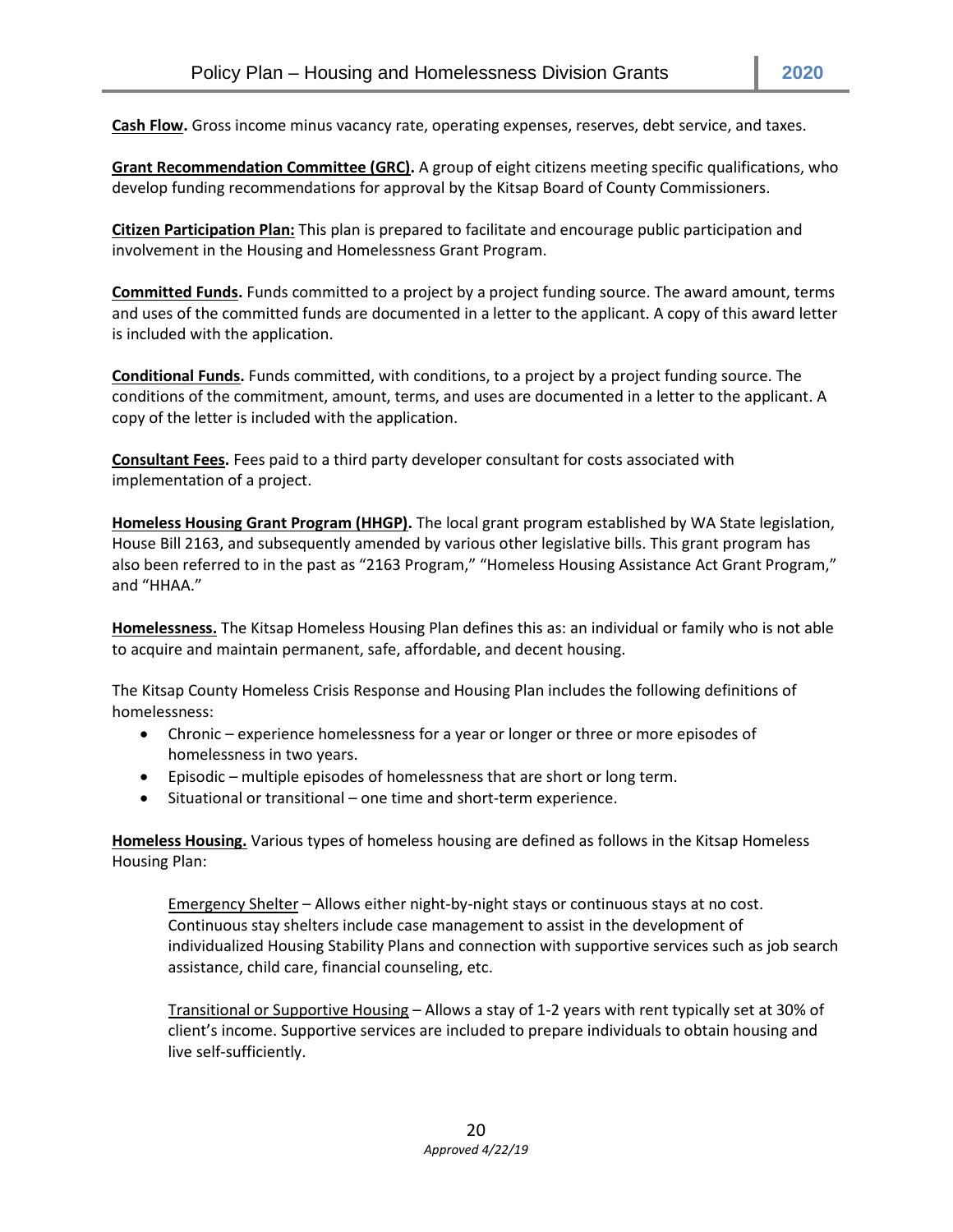Permanent Supportive Housing – Permanent housing offered at below market rates that can serve particular populations in need of ongoing supportive services and assistance, such people with mental health issues, people who are developmentally disabled, those with chronic substance abuse, or others with special needs.

Supportive Services – Services, other than providing physical housing, that assist an individual or household to remove barriers to acquiring and maintaining housing.

Community Land Trust – An affordable housing program wherein a nonprofit community land trust acquires and holds land, on behalf of the community, and leases it to individuals who own buildings on the land, thereby maintaining affordable housing.

**Interlocal Agreement.** Agreements made to ensure the cooperation of units of local government which form consortiums for the purpose of obtaining funding.

**Low- and Moderate-Income Households (LMI):** These are households earning less than 80% of the area median income (AMI). They are broken down into the following income designations:

- **Extremely Low-Income:** households with incomes less than 30% of the area median family income adjusted for household size.
- **Low-Income:** households with incomes between 31% and 50% of the area median income, adjusted for household size.
- **Moderate-Income:** households with incomes between 51% and 80% of the area median income, adjusted for household size.

**Low- and Moderate-Income Area Neighborhood (LMA):** In general, this is defined as census tracts or block groups where a minimum of 51% of the residents have low or moderate incomes (i.e. not exceeding 80% of the area median income).

**Median Family Income:** HUD releases income limits annually for its programs. Income limits are calculated using American Community Survey and Census data. Data for Kitsap County is based on the Bremerton-Silverdale Metropolitan Statistical Area (MSA). Incomes are indexed by household size.

**Operating Support:** Financial assistance used to supplement the day-to-day operations of a project.

**Program:** An ongoing set of services that are provided to clients in order to achieve specific results. A program may also include the provision of housing.

**Program Year:** The program year for the HHGP and AHGP programs is January 1 through December 31, which is the same as the County's fiscal year. CHG contracts may run on a calendar year, or the state fiscal year (July  $1 -$  June 30).

**Project**: A specific time-limited set of tasks to be executed within certain cost constraints and other defined parameters.

**Project Management.** Costs directly related to managing the project to the point of completion normally paid to a third party.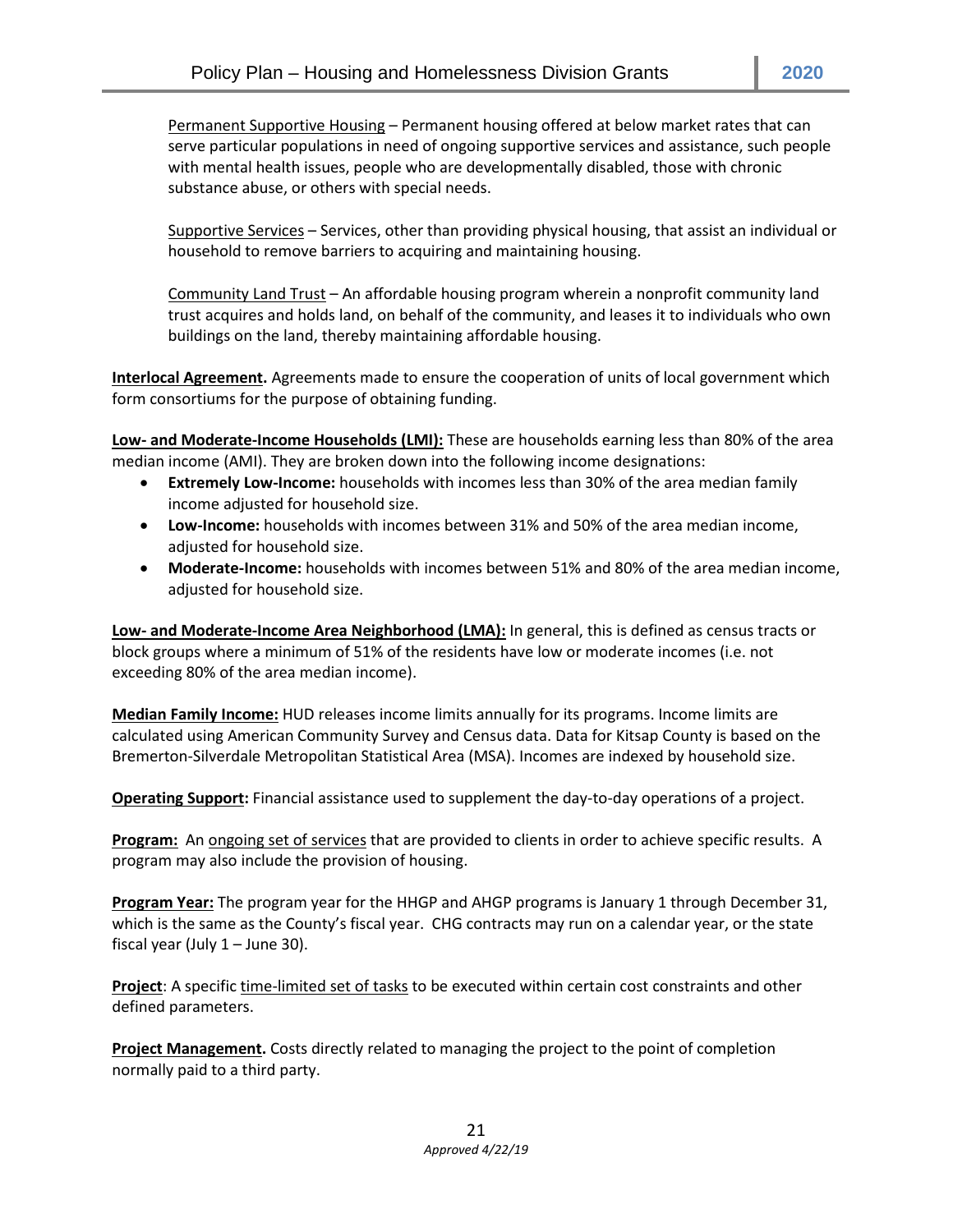**Project Soundness.** The feasibility, sensibility, and effectiveness of the project to meet a defined community need and the organizational strength and capacity to bring the project to completion.

**Proposed Funds.** Funds which have been or will be requested from a potential project funding source.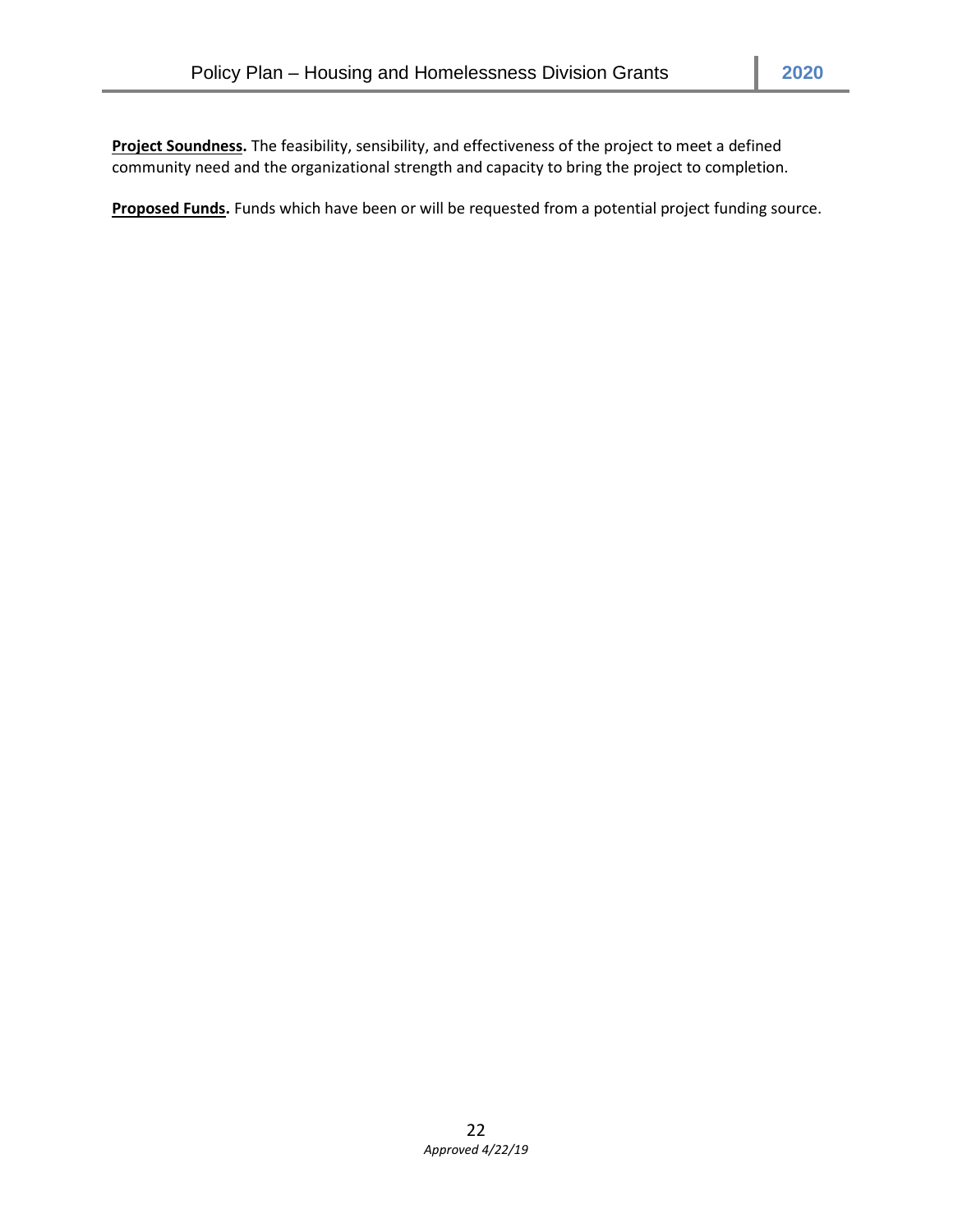# Appendix C Conflict of Interest Policy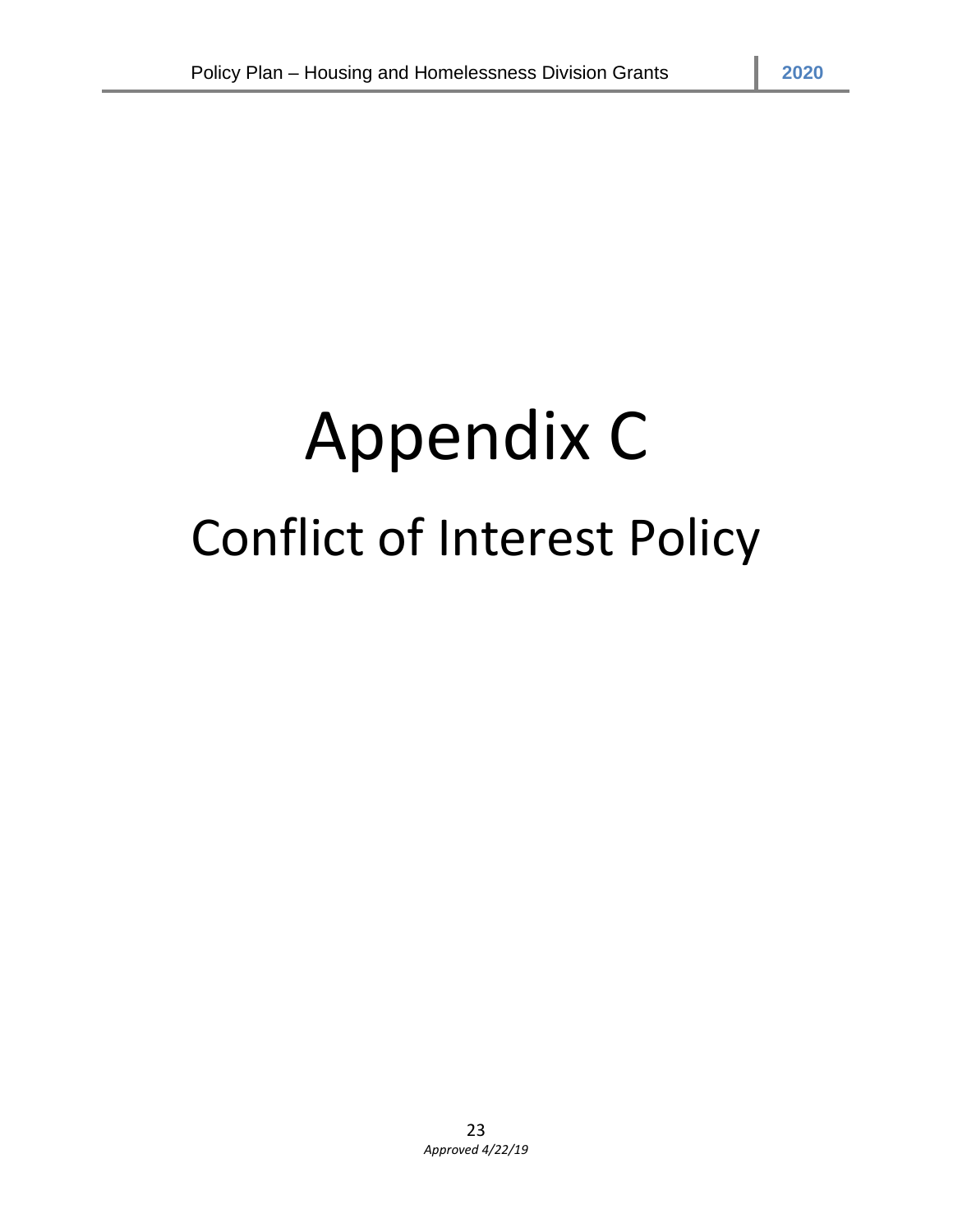# Kitsap Coordinated Grant Application Process Conflict of Interest Policy

From time to time, community volunteers who are appointed to the Grant Recommendation Committees (GRC) have prior experience with one of the applicants or programs requesting grant funding. The following guidelines are intended to clarify what should happen in these cases to avoid real or perceived conflict of interest.

- 1) Conflict of Interest:
	- a. No member of the GRC shall be beneficially interested, directly or indirectly, in any grant applications which may be made by, though, or under the recommendation of the GRC, in whole or in part, or which may be made for the benefit of his or her office, or accept, directly or indirectly, any compensation, gratuity or reward in connection with such contract from any other person beneficially interested therein (from RCW 42.23.030)
	- b. No member of the GRC shall engage in any activity, including participation in the selection, award, or administration of a grant award or contract if a conflict of interest, real or apparent, exists.
- 2) Remote Interest:
	- a. A GRC member is not interested in a contract, within the meaning of 1.a. above, if the member only has a "remote interest" in the contract and the extent of the interest is disclosed to the GRC and staff at the beginning of the review process and is noted in the official minutes prior to the recommendation of the contract. (from RCW 42.23.040)
		- i. As used in this section "remote interest" means:
			- 1. That of a non-salaried officer of a non-profit corporation;
			- 2. That of an employee or agent of a contracting party where the compensation of such employee or agent consists entirely of fixed wages or salary;
			- 3. That of a landlord or tenant of a contracting party;
			- 4. That of a holder of less than one percent of the shares of a corporation or cooperative which is a contracting party.
		- ii. Even if the GRC member's interest is only remote, the member cannot influence or attempt to influence any other GRC member in the award of a contract they are remotely interested in. For purposes of this provision, influence or attempt to influence includes any of the following:
			- 1. Scoring the grant application;
			- 2. Discussing the grant application with other GRC members;
			- 3. Joining the audience, acting on behalf of the applicant, or interacting in any manner with members of the GRC;
			- 4. GRC members should physically leave the room when the remaining GRC members discuss the matter. This removes any potential claim that the GRC member has attempted to exert undue influence over the other GRC members.